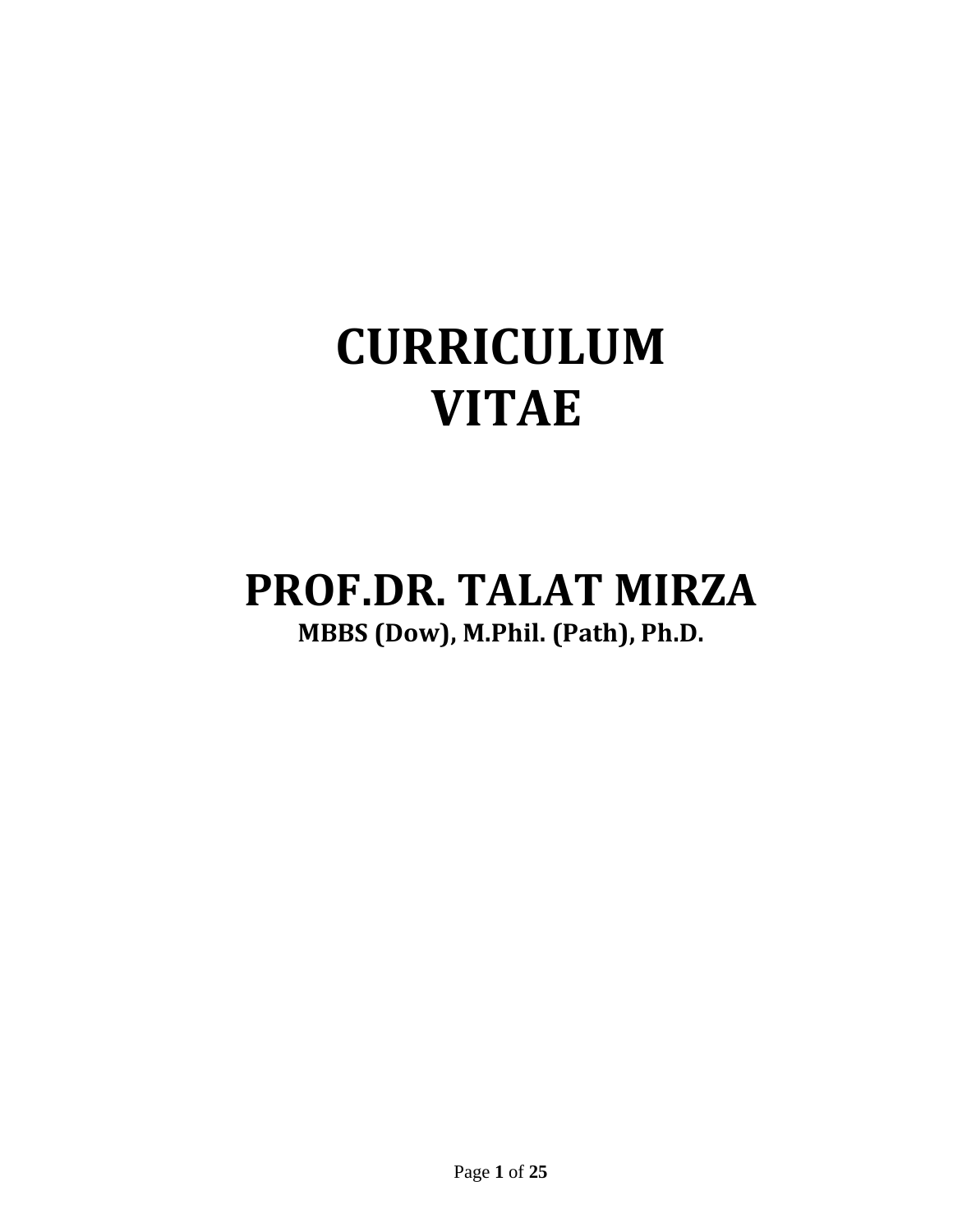### **Personal Data:**

| <b>Name</b>                     |                | Prof. Dr. Talat Mirza                                                        |  |  |
|---------------------------------|----------------|------------------------------------------------------------------------------|--|--|
| <b>Husband's Name</b>           |                | Prof. Dr. Tariq Mirza                                                        |  |  |
| $CNIC \#$                       | $\ddot{\cdot}$ | 42101-5942237-0                                                              |  |  |
| <b>Residential Address</b>      |                | House No.SU-203-C, Street 11-A, AOHS, Askar-4,                               |  |  |
|                                 |                | Main Rashid Minhas Road, Karachi, Pakistan.                                  |  |  |
| E-mail                          |                | deanresearch@zu.edu.pk                                                       |  |  |
|                                 |                | drtalatmirza@gmail.com                                                       |  |  |
| Cell#                           |                | 0333-2184453                                                                 |  |  |
| <b>PMDC Registration No</b>     |                | 979-S (All degrees registered)                                               |  |  |
| <b>ORCID:</b>                   |                | https://orcid.org/0000-0001-6264-3966                                        |  |  |
| <b>Academic Qualifications:</b> |                |                                                                              |  |  |
| 1. Ph.D. (Pathology)            | $\sim$ 1.      | 1998 - BMSI, JPMC, University of Karachi in                                  |  |  |
|                                 |                | Collaboration with University of Leicester,                                  |  |  |
|                                 |                | United Kingdom.                                                              |  |  |
| 2. M.Phil. (Pathology) :        |                | 1986 - BMSI, JPMC, University of Karachi                                     |  |  |
| 3. M.B.B.S.                     |                | 1979 - Dow Medical College, Karachi                                          |  |  |
| <b>Current Employment:</b>      |                | Executive Director Research & Meritorious Professor Pathology,               |  |  |
|                                 |                | Ziauddin University, since $12^{th}$ Feb, 2020 to date. Ex Dean              |  |  |
|                                 |                | Research, Ziauddin University, Karachi, since 10 <sup>th</sup> May 2017 till |  |  |
|                                 |                | $11th$ Feb, 2020.                                                            |  |  |

#### **Distinctions:**

- Meritorious Professor Pathology WHO Fellowship Award EM/95/037203 for PhD Research at Leicester University UK.
- HEC Recognized Supervisor (HEC/HRD/ASA/2019/44415).
- Founding Director Dept. of Molecular Medicine, Ziauddin University.
- Ex-Member Syndicate Dow University of Health Sciences.
- Member Board of Governors AQ Khan Institute
- Founding Director Dow Research Institute of Biotechnology & Biomedical Sciences
- Founding Director Dow College of Biotechnology
- Founding Chair for the Dept. of Pathology Dow International Medical College
- Establishment of Histopathology lab at DDRRL as Chief Histopathologist
- Dean Basic Medical Sciences Dow University

# **Professional and Teaching Experience / Service Record:**

| 19 | <b>Executive Director Research</b>     | Ziauddin    | 12.02.2020 | <b>To Date</b> |
|----|----------------------------------------|-------------|------------|----------------|
|    | & Meritorious Professor                | University  |            |                |
| 18 | <b>Dean Research &amp; Meritorious</b> | Ziauddin    | 10.05.2017 | 11.02.2020     |
|    | <b>Professor</b>                       | University  |            |                |
| 17 | Director, Institute of Basic           | <b>DUHS</b> | 18.07.2016 | 30.03.2017     |
|    | <b>Medical Sciences</b>                |             |            |                |
| 16 | <b>Meritorious Professor</b>           | <b>DUHS</b> | 14.07.2016 | <b>To Date</b> |
|    | <b>Pathology (BPS-22)</b>              |             |            |                |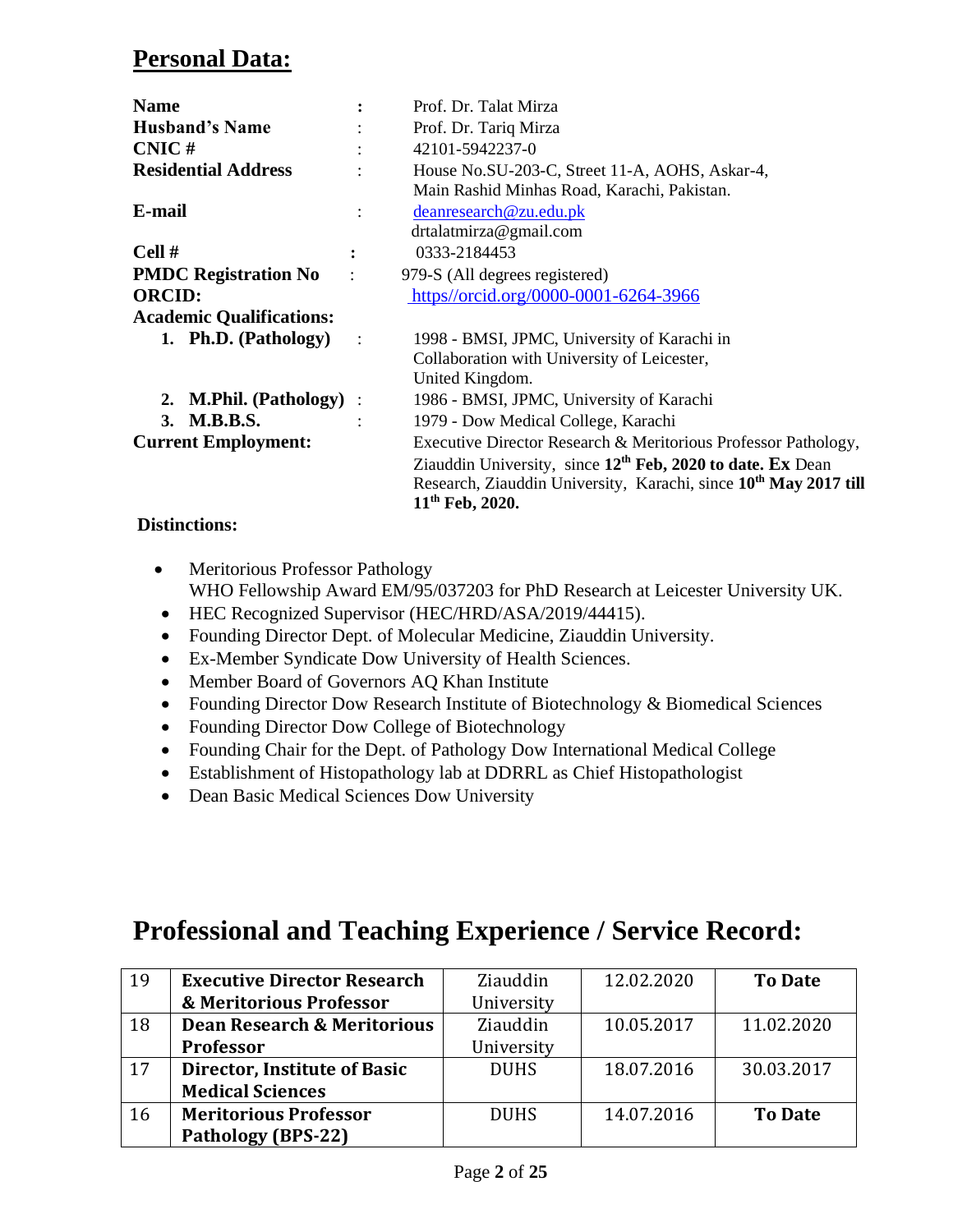| 15             | <b>Dean, Faculty of Basic</b>                                     | <b>DUHS</b>         | 14.5.2015   | 17.07.2016 |
|----------------|-------------------------------------------------------------------|---------------------|-------------|------------|
|                | <b>Medical Sciences</b>                                           |                     |             |            |
|                |                                                                   |                     |             |            |
| 14             | <b>Director, Dow Research</b>                                     |                     |             |            |
|                | <b>Institute of Biotechnology &amp;</b>                           | <b>DUHS</b>         | 17.3.2015   | 30.03.2017 |
|                | <b>Biomedical Sciences</b>                                        |                     |             |            |
|                | (Resumption of Post on                                            |                     |             |            |
|                | <b>Contract Basis)</b>                                            |                     |             |            |
| 13             | <b>Chairperson Pathology</b>                                      | <b>DUHS</b>         | 30.09.2014  | 12.08.2015 |
| 12             | <b>Professor &amp; Head Pathology</b>                             | <b>DIMC</b>         | 29.09.2011  | 29.09.2014 |
|                | $(BPS-21)$                                                        |                     |             |            |
| 11             | <b>Chief Histopathologist</b>                                     | <b>DDRRL</b>        | 21.02.2008  | 30.03.2017 |
| 10             | <b>Associate Professor (BPS-20)</b>                               | <b>DIMC</b>         | 21.02.2008. | 29.09.2011 |
| 9              | <b>Associate Professor (BPS-20)</b>                               | <b>DMC</b>          | 15.12.2006  | 21.02.2008 |
| 8              | <b>Associate Professor (BPS-19)</b>                               | <b>DMC</b>          | 27.05.2005  | 15.12.2006 |
| $\overline{7}$ | <b>Assistant Professor (BPS-19)</b>                               | <b>DMC</b>          | 13.07.1996  | 27.05.2005 |
| 6              | <b>Assistant Professor (BPS-18)</b>                               | <b>SMC</b>          | 14.07.1993  | 13.07.1996 |
| 5              | <b>PhD Deputation BMSI/JPMC &amp;</b><br>LEICESTER UNIVERSITY, UK | BMSI/JPMC           | 26.08.1990  | 13.07.1993 |
| $\overline{4}$ | <b>Demonstrator Pathology</b>                                     | <b>DMC</b>          | 13.08.1986  | 25.08.1990 |
| 3              | <b>M. Phil Deputation</b>                                         | <b>BMSI, JPMC</b>   | 01.10.1984  | 12.08.1986 |
| $\overline{2}$ | <b>Demonstrator Pathology</b>                                     | <b>DMC</b>          | 03.12.1981  | 30.09.1984 |
| $\mathbf{1}$   | House Officer Gynae/Obst.                                         | <b>WARD-III CHK</b> | 17.12.1979  | 20.12.1980 |

# **Courses/Workshops & Symposia:**

- **1.** 04 days' workshop on "**Research Methodology**" at Ziauddin University, Clifton Karachi on  $01<sup>st</sup>$  -04<sup>th</sup> February, 2022.
- **2.**
- **3.** 04 days' workshop on "**Research Methodology**" at Ziauddin University, Clifton Karachi on  $02^{\text{rd}}$  - $05^{\text{th}}$  November, 2021
- **4.** 02 days' workshop on "**Fundamentals and Applications of Cell Culture**" at Ziauddin University, Clifton Karachi on 09<sup>th</sup> -10<sup>th</sup> November, 2021
- **5.** 02 workshop on "**Bioinformatics & Computational Biology for Beginners**" at Ziauddin University, Clifton Karachi on 07<sup>th</sup> -8<sup>th</sup> December, 2021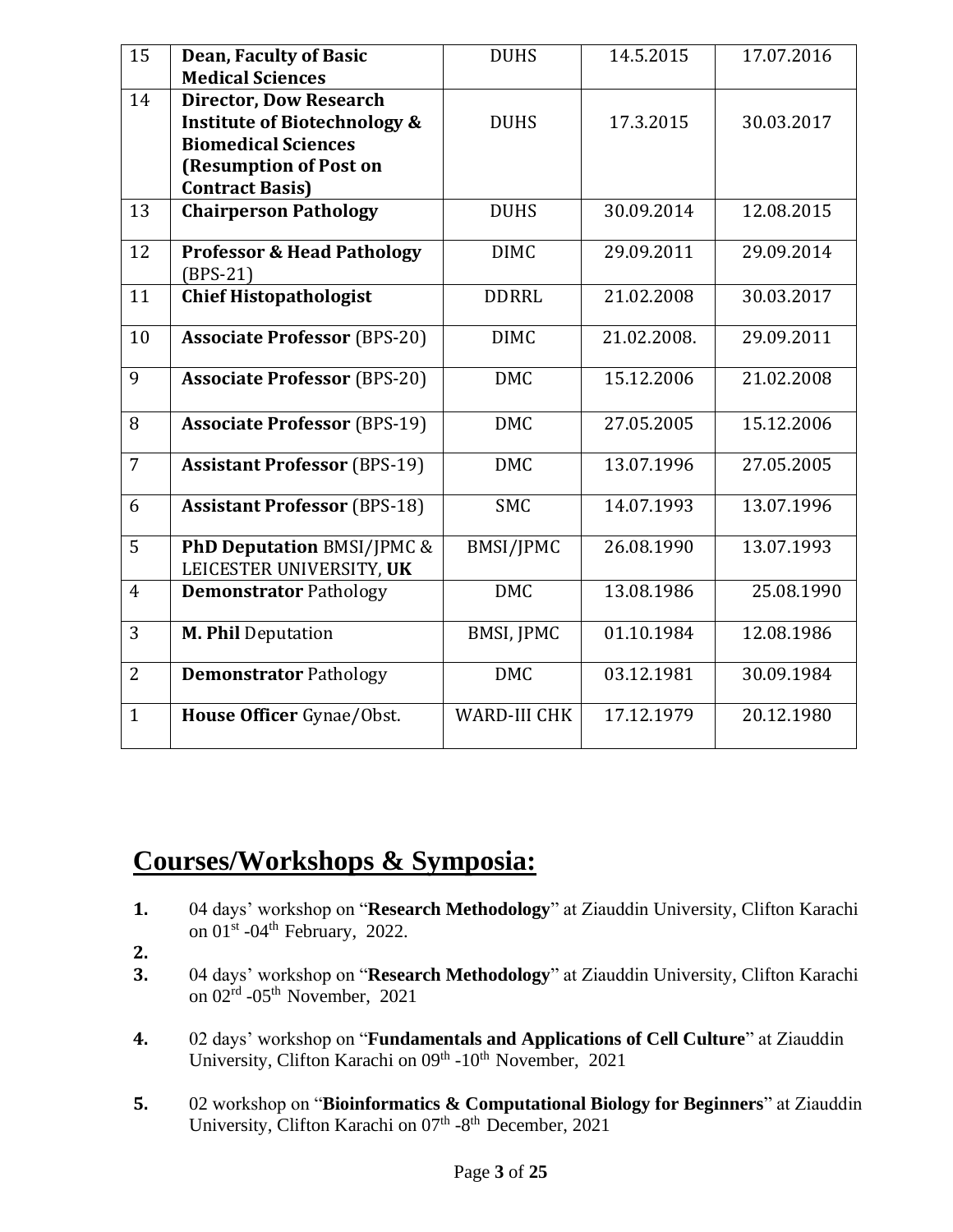- **6.** One day workshop on "**Beginning Qualitative Inquiry: Questions and Methods** Ziauddin University, Clifton, Karachi on 12th March, 2020
- **7.** One day workshop on "**Medical Writing**" by Prof. Dr. Syed Abdul Aziz, Ziauddin University, Clifton, Karachi on 13 March 2020
- **8.** 03 days' workshop on "**Fundamental Techniques in Molecular Biology**", Ziauddin University, Clifton, Karachi on 17-19<sup>th</sup> Nov, 2020
- **9.** 5 days' workshop on "**Research Methodology**", Ziauddin University, North Campus on 16<sup>th</sup> -20<sup>th</sup> Nov, 2020.
- **10.** Workshop Facilitator "**Cell Culture Techniques in Drug Designing & Development"** at 4 th International conference Ziauddin University, Clifton Karachi. 06th Dec 2019.
- 11. Co-Chair in 4<sup>th</sup> International Conference on "**Challenges in Drug Discovery and Therapeutics**" at Ziauddin University, Clifton Karachi on 06<sup>th</sup> -07<sup>th</sup> December 2019.College of Pharmacy
- **12.** Workshop Facilitator on "**Research Methodology"** at Ziauddin University, Clifton Karachi on 23rd -25<sup>th</sup> October 2019.
- **13.** Workshop Facilitator on "**Techniques in Molecular Biology"** at Ziauddin University, Clifton Karachi on 28th -29<sup>th</sup> August 2019.
- **14.** Workshop Facilitator on "**Research Methodology" "**at Ziauddin University, Clifton Karachi on 18<sup>th</sup> -19<sup>th</sup> July 2019.
- 15. Speaker in 2<sup>nd</sup> Annual Symposium on **Emergency Medicine** with the topic **Research Perspectives In Emergency Medicine**" at Ziauddin Hospital Clifton, Karachi on 1<sup>st</sup> January 2019.
- **16.** Workshop facilitator on "**Research Methodology Training of the Trainers"** at Ziauddin University, North Campus Karachi on 26<sup>th</sup> -28<sup>th</sup> December 2018.
- 17. Speaker in 1<sup>st</sup> International conference of Pakistan Society of "Oral Cancer Disease **Burden and Challenges"** in Oral & Maxillofacial Pathology at Ziauddin University, Clifton Karachi on 11<sup>th</sup> and 12th August 2018.
- **18.** Workshop facilitator on "**Basic & Advanced Histological Techniques"** at Ziauddin University, Clifton Karachi on 27th -29th November 2018.
- **19.** Hands on workshop "**Five days training Program on Introductory Research Course for Post Graduate Students"** at Ziauddin University Clifton Karachi on 16th -20th April 2018.
- **20.** Organizer & Speaker CME Pathology on **"National Health Research Agenda"** at Ziauddin University ON 20<sup>th</sup> April 2018.
- **21.** Workshop facilitator on **"Research Methodology"** in Rehabilitation Translation, Clinical & Research Perspectives" Ziauddin University, Clifton Karachi on 22nd Feb 2018.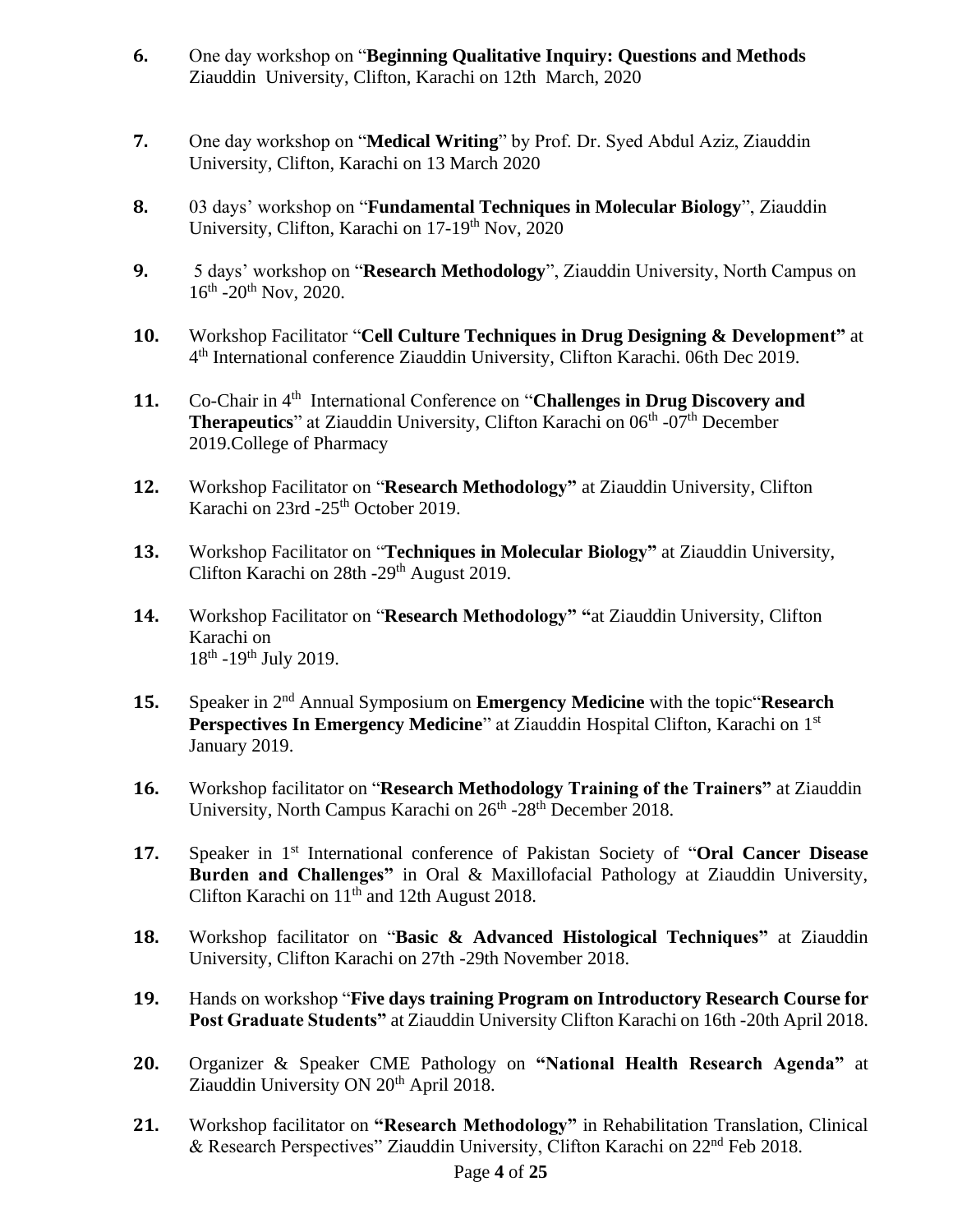- **22.** Organizer & Chair 3 rd International Conference on **REHABILITATION TRANSLATION, CLINICAL & RESEARCH PERSPECTIVES"** Ziauddin University, Clifton Karachi on 22nd and 23rd Feb 2018.
- **23.** Workshop facilitator on **One Day Colloquium on "National Health Research Agenda"** at University of Health Sciences Lahore on 23rdMay 2017.
- **24.** Organizer CME Pathology on **"Emerging Concepts of Alzheimer Disease"** at DIMC, 27th February 2017.
- **25.** CME Pathology on "What is new in Genitourinary Pathology" at DIMC, 13<sup>th</sup> February 2017.
- **26.** CME Pathology on **"The Resent WHO Classification of Lymphomas 2016"** at DIMC, 2<sup>nd</sup> January 2017.
- **27.** Workshop on **"Engineering Yeast as a Biosensor for early detection of Oral Cancer"** at 2<sup>nd</sup> All Pakistan DICE Heath Innovation Exhibition 2016 jointly organized by DICE Foundation USA & DUHS on  $23^{\text{rd}}$ &  $24^{\text{th}}$  December 2016 at Karachi Expo Center.
- **28.** CME Pathology on **"Reference Intervals & Clinical Decision Limits"** at DIMC, 5th December 2016.
- **29.** CME Pathology on **"Study of Possible Reversal of Resistance in some causing multiple drug Resistant Bacteria by Natural Products & other Biotechnological tools"** at DIMC,  $10<sup>th</sup>$  October 2016.
- **30.** CME Pathology on **"Effect of DNMT1 CatD Mutations on KLF4 Promoter Methylation**  Pattersn" at DIMC, 17<sup>th</sup> October 2016.
- **31.** CME Pathology on **"Current status of BIOINFORMATICS & Molecular Medicine**  Laboratory" at DIMC, 26<sup>th</sup> September 2016.
- **32.** Workshop on **"Biosafety & Biosecurity a Neglected but Crucial Aspect of Laboratory"** at DIMC 08<sup>th</sup>, September 2016.
- **33.** Workshop on **"Application of Real Time PCR in Bioinformatics / Analysis of multiple**  Gene Expressions" at DIMC 25<sup>th</sup>, August 2016.
- **34.** CME Pathology on **"Important & Interesting Tips of Laboratory Bio-Safety"** at DIMC,  $6<sup>th</sup>$  June 2016.
- **35.** CME Pathology on **"Study of Regenerative Potential of Various Population of Stem Cells in to Cardiomyocytes"** at DIMC,  $16<sup>th</sup>$  May 2016.
- **36.** CME Pathology on **"Vitamin D: The Vitamin that works like a Hormone"** at DIMC, 2nd May 2016.
- **37.** CME Pathology on **"Anatomical Variations in Congenital Heart Disease"** at DIMC, 25th April 2016.
- **38.** CME Pathology on **"Research on Crossroads"** at DIMC, 18th April 2016.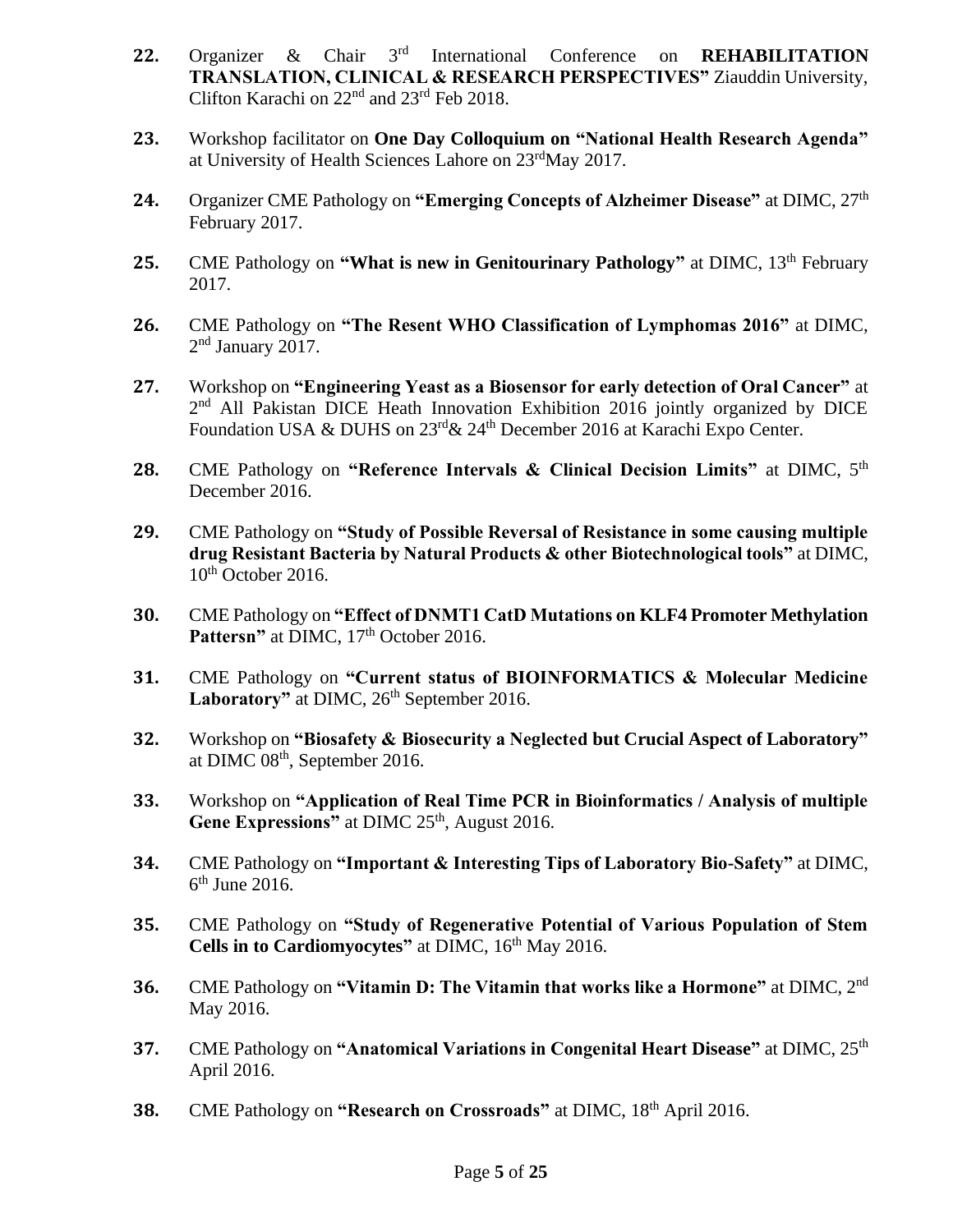- **39.** Program Director **"ICGEB Course on Basic Biotechnology Techniques**" at DIMC 28-30 March 2016.
- **40.** CME Pathology on **"Mutational Screening of Coding Sequence of MYD88 in ABC Type of Diffuse Large B-Cell Lymphoma"** at DIMC, 21st March 2016.
- **41.** CME Pathology on **"Significance of Embryonic Hemoglobin in Health & Disease"** at DIMC, 14<sup>th</sup> March 2016.
- **42.** CME Pathology on **"Dow Research Institute of Biotechnology & Biomedical Sciences: Opportunities, Challenges, Progress & Future Vision"** at DIMC, 7<sup>th</sup>March 2016.
- **43.** CME Pathology on **"Tuberculosis & Gender Karachi in Context with the Wider**  World" at DIMC, 8<sup>th</sup> February 2016.
- **44.** CME Pathology on **"The Frequency & Pattern of Lymphoma in Adult Age Group-A Tertiary Care Hospital Experience"** at DIMC, 1<sup>st</sup> February 2016.
- **45.** CME Pathology on **"Enhancing the Regenerative Potential of Bone Marrow Stem Cells**  for Kidney Diseases" at DIMC, 18<sup>th</sup> January 2016.
- **46.** Program Director **"Healthy Heart Healthy Life: A New Era of Our Generation**" at DIMC 30-31 December 2015.
- **47.** CME Pathology on **"Host Immune Response Antimicrobial &Immunomodulating Activities of Medical Plant Derived Substances in the Control of Infection with Multidrug resistant strains of Bacteria"** at DIMC, 14<sup>th</sup> December 2015.
- **48.** CME Pathology on **"Quantification of Immune Cells in Triple Negative &non Triple**  Negative Breast Cancer" at DIMC, 7<sup>th</sup> December 2015.
- **49.** Course Director **"How To Grab Research/Travel Grants: A Success Story of Molecular**  Pathology Department" at DIMC 26<sup>th</sup> October 2015.
- **50.** Course Director **"Characterization of Synergistic Anticancer Effects of Docosahexaenoic Acid &Curcumin on Breast Cancer Using A Genomic Approach**" at DIMC 19<sup>th</sup> October 2015.
- **51.** Course Director "Cell Signaling Biology Immunopathology" at DIMC 6<sup>th</sup> October 2015.
- **52.** CME Pathology on **"Differentiation Potential of Bone Marrow Mesenchymal Stem**  Cells into Cardiomyocytes" at DIMC, 28<sup>th</sup> September, 2015.
- **53.** CME Pathology on **"Sources & Control in Pre-Analytical Variations for Clinical**  Laboratories Assays" at DIMC, 21<sup>st</sup> September, 2015.
- **54.** CME Pathology on **"WATCH: Warwick Assessment Instrument for Clinical Teaching: Development & Testing"** at DIMC,  $14<sup>th</sup>$  September, 2015.
- **55.** CME Pathology on "Update from Molecular Pathology" at DIMC, 7<sup>th</sup> September, 2015.
- **56. Facilitator "DUHS-DICE Foundation USA Exhibition & CME Program"** at Expo Center Karachi, August 22nd, 2015.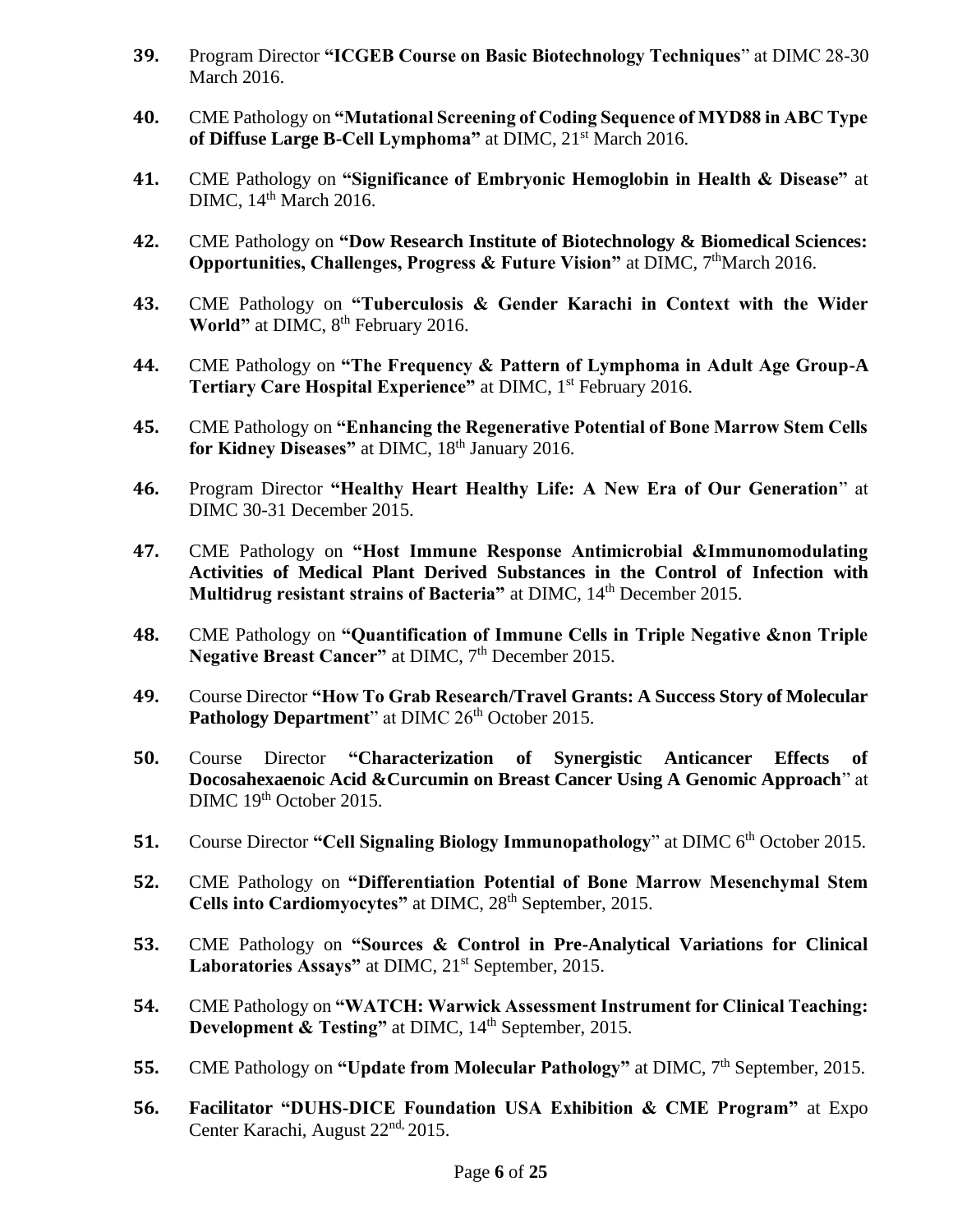- **57.** CME Pathology on "Proceedings of Coagulation Routine Screening" at DIMC, 17<sup>th</sup> August, 2015.
- **58.** Course Director **"Inflammatory and Neoplastic Diseases of the Vulva"** at DIMC 12<sup>th</sup> August 2015.
- **59.** CME Pathology on **"Chang is In-Evitable Adapting to Chance is Un-Avoidable"** at DIMC,  $10^{th}$  August,  $2015$ .
- **60.** CME Pathology on **"Screening & Bioinformatics Analysis of Human Papilloma Virus in Women"** at DIMC, 3rd August, 2015.
- **61.** CME Pathology on **"Polymerase Chain Reaction"** at DIMC, 15<sup>th</sup> June, 2015.
- **62.** CME Pathology on "Vision of A Bio-Process Engineering Laboratory" at DIMC, 25<sup>th</sup> May, 2015.
- **63.** CME Pathology on "Good Beginning is half done" at DIMC,  $11<sup>th</sup>$  May, 2015.
- **64.** CME Pathology on "Laboratory Bio-Safety" at DIMC, 4<sup>th</sup> May, 2015.
- **65.** Organizer of CME workshop on "**Myeloproliferative Neoplasms and Myelodysplastic Syndrome"** in collaboration with NIBD. 29<sup>th</sup> to 30<sup>th</sup> April 2015 at DIMC.
- **66.** CME Pathology on "Diagnostics of Tuberculosis" at DIMC, 27<sup>th</sup> April, 2015.
- **67.** CME Pathology on "Haematology Updates" at DIMC, 13<sup>th</sup> April, 2015.
- **68.** CME Pathology on "Quality means doing it right when no one is looking" at DIMC, 6<sup>th</sup> April, 2015.
- **69.** CME Pathology on **"Cell Signaling of Innate Immune System"** at DIMC, 30th March, 2015.
- **70.** CME Pathology on "Microbiology Updates Series-I" at DIMC, 16<sup>th</sup> March, 2015.
- **71.** CME Pathology on **"Liaison of Histopathology & Molecular Pathology Techniques"** at  $\text{DIMC}, 9^{\text{th}} \text{March}, 2015.$
- **72.** CME Pathology on **"Haematology Updates Series-I"** at DIMC, 2nd March, 2015.
- **73.** CME Pathology on **"Cutting Edge Molecular Technique"** at DIMC, 16th February, 2015.
- **74.** CME Pathology on **"Laboratory & Research updates in Microbiology"** at DIMC, 9th February, 2015.
- **75.** Resource person in Seminar on "**Global Trends in "** in patients at PDC Hall, DIMC 10th January 2015.
- **76.** Hands on Training Workshop **"Enteric Fever: Diagnostic &Management**"w.e.f 8<sup>th</sup>January 2015 to 9<sup>th</sup> January 2015 at DDRRL.
- **77.** Pathology Faculty Speaker in hands-on skills training workshop on **"Basic Orthopedic Skills**" at DIMC,  $15<sup>th</sup> \& 16<sup>th</sup>$  December, 2014.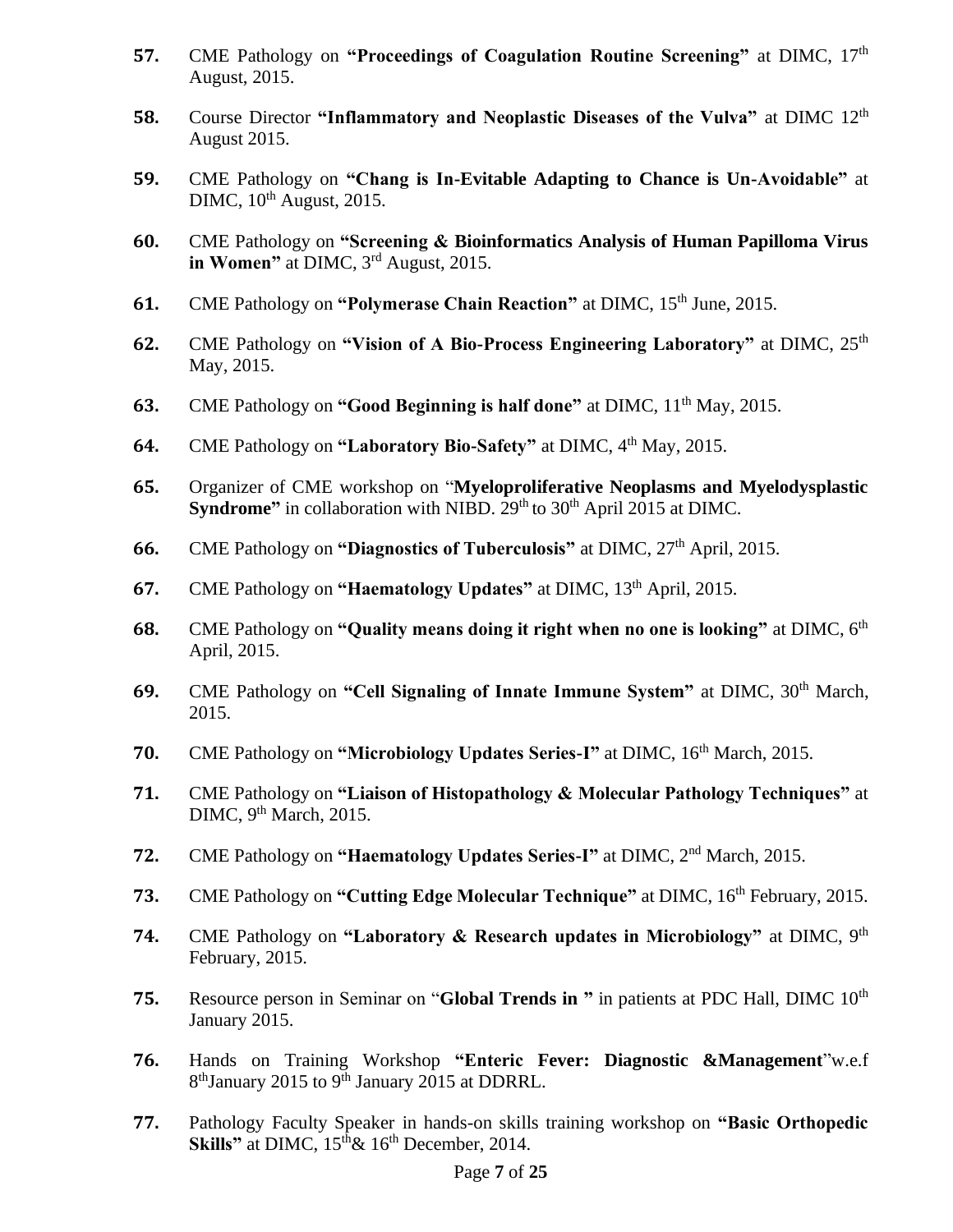- **78.** Workshop on "Bone Biopsy" at PDC Hall, DIMC 16<sup>th</sup>, December 2014.
- **79.** Workshop speaker "Basic Orthopaedic Skills" on PDC Hall, DIMC 15<sup>th</sup>December, 2014.
- **80.** Workshop Organizer & speaker **"HEC Indigenous** on campus training program at DMC w.e.f  $2<sup>nd</sup>$  December, 2014 to  $6<sup>th</sup>$  December, 2014.
- 81. Guest lecture in ASM (Award) 29<sup>th</sup> November, 2014.
- **82.** Silver Jubilee Symposium speaker on **"Immunogenomics, Vaccinology and infectious Disease Challenges**" at Marriott Hotel, Karachi 27<sup>th</sup>– 28<sup>th</sup> November, 2014.
- **83.** Workshop facilitator on "**Scientific writing and publishing**" on 20<sup>th</sup> October, 2014 at DIMC, Department of pathology.
- **84.** Hands on Training Workshop **"Evaluation of Cellular Pro-Inflammatory Metabolites**" by using HPLC A Mechanistic approach to drug discovery and diagnostics" 28<sup>th</sup> August 2014 at DIMC, DDRRL, DUHS.
- **85.** Hands on Training workshop on **"Molecular and immunodiagnostics"**at DDRRL, 16-18 August 2014.
- **86.** CME Lecture on **"Surviving through a Research degree"Trick of the Game"** 15th February, DIMC, Department of pathology.
- 87. CME Lecture on "Recent Advances in Immunodiagnostics" at DIMC, 6<sup>th</sup> January, 2014.
- **88.** Course Director **"Dermatopathology**" workshop at DIMC, DUHS, December 2013
- **89.** 1  $1<sup>st</sup>$  Meeting of International Academy of Pathology (IAP) – Pakistan Division in collaboration with **"Histopathology & Cytology Society of Pakistan (HCSP)"** on 2nd November, 2013 at Pearl Continental Hotel, Karachi
- **90.** Resource person "Workshop on Oral Pathology" National Pathology Week-13<sup>th</sup> to 18<sup>th</sup> May 2013 at DIMC, DUHS.
- **91.** Public Awareness Seminar speaker on **"Diabetes Mellitus"** at DUHS (Ojha Campus) on  $29<sup>th</sup>$  April, 2013.
- **92.** Director of the Workshop on **"Advances in Diagnostic Lymphoproliferative Disorders"** at DIMC, DUHS 6<sup>th</sup> April 2013.
- **93. "BCQ`s retreat session at Pearl Continental"**, Aga Khan University, Karachi 16<sup>th</sup> March 2013.
- **94.** Chair Scientific Session on **"Infection Control Society Pakistan at Dow University of Health Sciences"** DIMC, (Ojha Campus) Karachi.January 30<sup>th</sup> 2013.
- **95.** Course Director, course n workshop on "**Apoptosis & Cancer**" at DIMC, DDRRL Held on July  $16^{th}$  to  $1<sup>st</sup>$  August'2012.
- **96.** The Organizing Committee of the **"35th Annual and 5th International Conference of Pakistan Association of Pathologists**" at College of Physicians and Surgeons Pakistan, 16<sup>th</sup> 17<sup>th</sup> 18<sup>th</sup> December, 2011.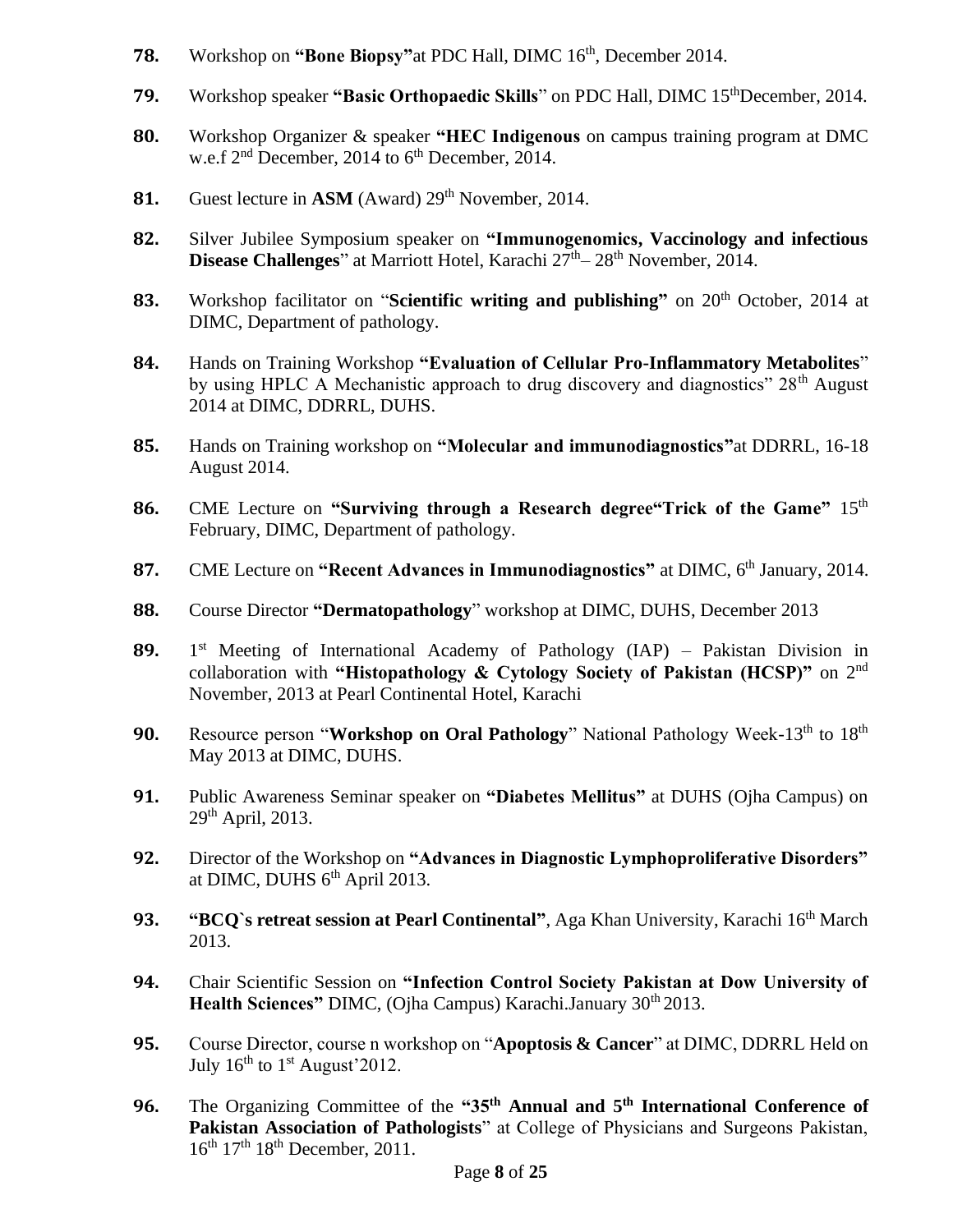- **97.** Organizer & Resource Person Workshop on **"Research Grant Writing"** held at DIMC, DUHS,10-11 December, 2011.
- **98.** Guest Speaker in Seminar on **"Management of Breast Cancer topic Cytological and Histopathology findings in Breast Cancer"** at O.T Complex CHK, DMC Karachi. October 29,2011.
- **99.** Guest Speaker in **"Public Health Surveillance Workshop on** "**Cancer Registry"** Institute of Nursing Ojha Campus, DUHS, September 22- 24, 2011.
- **100.** Certificate of Participation as Expert Panelist in Scientific Session **"16th Annual Cancer Conference"** 11– 13 March, 2011.
- **101. "Assessment of Competence"** Workshop at College of Physicians and Surgeons, Karachi, 16-19 February, 2011.
- **102. "Building Bridges for Medical Education Reforms"** at Dow International Medical College, DUHS, 15– 16 January, 2011.
- **103. "Supervisory Skills"** workshop, College of Physicians and Surgeons Karachi. 28-31, December, 2010.
- **104. "Certificate of Recognition Award ''** 2010 by Pakistan Association of Pathologists, Karachi.
- **105. "Research Methodology, Biostatistics & Medical Writing"** at College of Physicians and Surgeons, Karachi. 11-14, December, 2010.
- 106. Participation in "5<sup>th</sup> Regional Conference on Medical Journals" in the Eastern Mediterranean Region, Karachi- Pakistan. 02-05, December, 2010.
- **107.** Workshop on **"Biostatistics"** held at DUHS, Karachi. 2nd , December, 2010.
- **108.** Paper presentation **"Histological Evaluation of Abnormal Uterine Bleeding in Endometrial Biopsies**" at 13<sup>th</sup> Biennial Scientific Conference of Obstetricians & Gynecologists of Pakistan Karachi., 4-7, February 2010.
- **109. "Grant Writing & Research Methodology Training Course & Workshop"** at the Professional Development Centre, DUHS. 22-29, January 2010.
- **110. "Shield Award recipient"** on first Faculty Research Day, Poster Presentation of Faculty Members Research, organized by Department of Research, DUHS, Karachi (The Title of Study was **"Molecular Detection of High Risk HPV in Oral Squamous Cell Carcinoma & Pre-cancer".** 23rd January 2010.
- **111.** Workshop on **"Successful Grant Writing Application: Concept to Funding"** at School of Nursing, Ojha Campus, DUHS,  $22<sup>nd</sup> - 23<sup>rd</sup>$  January, 2010
- **112.** Resource Person in**"Molecular Diagnostic Workshop"** at DDRRL, DUHS, Karachi. 2009.
- **113.** Conducted a 20 Days Professional Development Certificate Course & Hands-on Training Program on **"Recent Advances in Pathology & Toxicology"** at the Dow Diagnostic Research & Reference Laboratory OJHA Campus, DUHS, Karachi. 10-30 July 2009.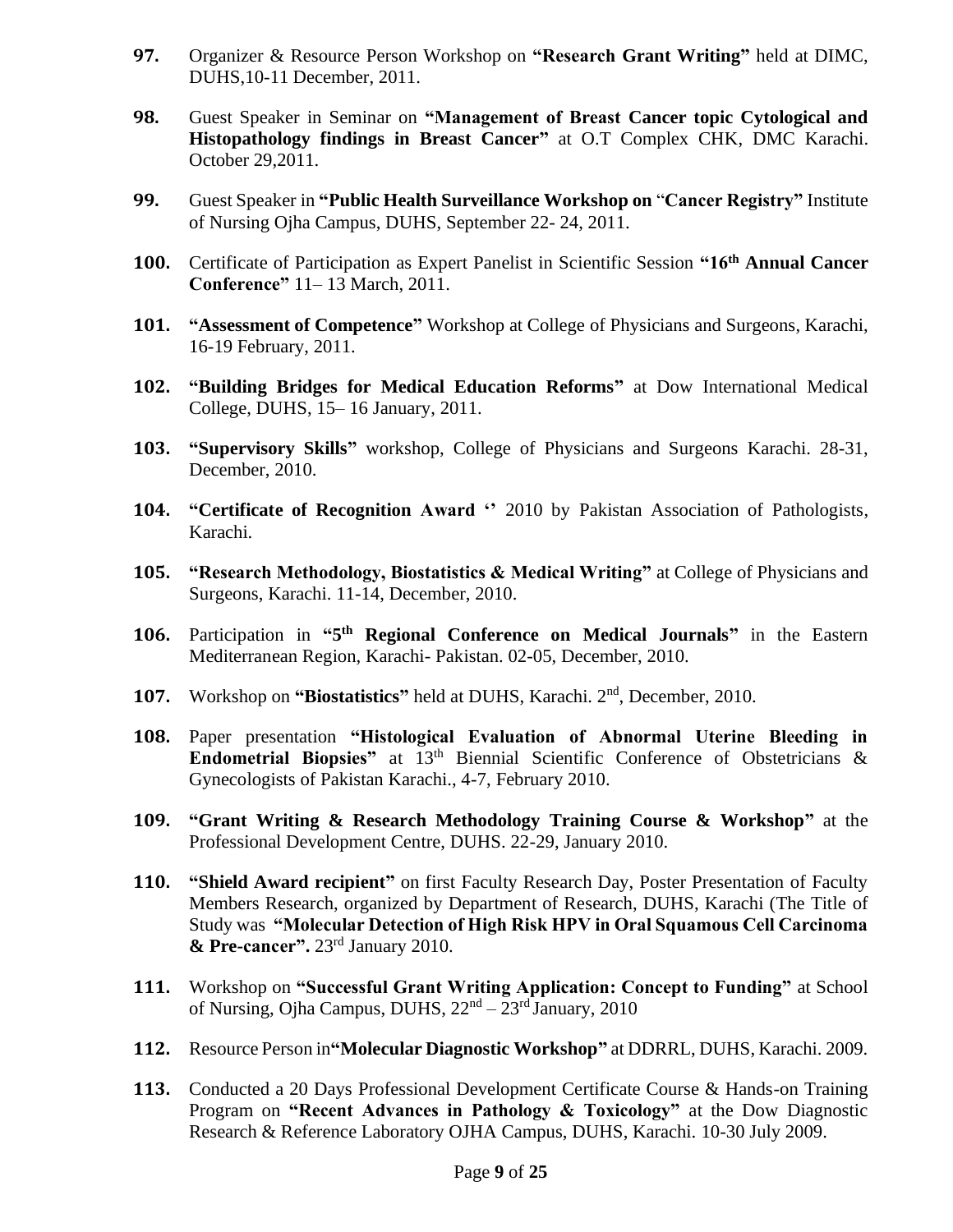- **114.** One Day Seminar, **"Head & Neck Cancer – The Challenge"** Karachi Institute of Radiotherapy and Nuclear Medicine (KIRAN), Karachi. 30<sup>th</sup> May 2009.
- **115.** Resource Person and Icon of Honor Award in Pathology at **"46th Annual Medical Symposium"** JPMC Karachi. 6-8, April 2009.
- **116.** Workshop on "Renal Histopathology" SIUT 6<sup>th</sup> International Symposium of Urology, Nephrology & Transplantation. 23-26, October 2008.
- **117.** One Day Workshop on "Medical Editing and Peer Review" DUHS.9th July 2008.
- **118.** Participated in**"Third Annual Symposium of DUHS"**DUHS Karachi, 23-26 February, 2007.
- **119. "2nd Annual Symposium of DUHS"**DUHSKarachi. 26-29, December, 2005.
- **120.** Workshop on **"Educational Planning & Evaluation of Undergraduate Students in Basic Medical Sciences"** DUHS Karachi. 26, December 2005.
- **121.** Workshop at CPSP on **"Soft Tissue Tumors and Diseases of the Breast"**, 20-21, December 2005.
- **122.** Session of Basic Medical Sciences**"1st Annual Symposium of DUHS"**DUHS Karachi, 16- 20, February 2004.
- **123.** Panelist in the **"Second Annual Symposium of DUHS"**DUHSKarachi.13-15, February 2004.
- **124.** Presented a Scientific Paper, **"Molecular Analysis of Papilloma Virus &Oncosuppressor Genes in Tobacco Related Oral Cancer"**in the Second Annual Symposium Dow Medical College, Karachi. 13-15, February, 2004.
- **125. "Pulmonary Pathology"** Workshop CPSP Karachi. 11-12, February 2004.
- **126. "Applications of Cell-Culture Technology & Immunodiagnostics"** Postgraduate Workshop 2003 jointly organized by the Department of Microbiology; MAH Qadri Biological Research Centre, University of Karachi & Pakistan Society for Microbiology (Resource Person). 15-20, December 2003.
- **127.** National Conference on **"Community - Oriented Medical Education; A 15 Years Baqai Experience;"**Baqai Medical University, Karachi. 29-30, March 2003.
- **128.** Speaker at Sindh AIDS Control Program **"Provincial Seminar to Promote Political Commitment for Prevention and Control of IVVV/AIDS in the Country"** at Arag Auditorium, DMC Karachi. 24<sup>th</sup> January 2001.
- **129. "Developing MCQs of One Best Type"** WHO Collaborating Centre for Research & Training in Educational Development of Health Personnel, & Department of Medical Education & National Teachers Training Centre CPSP Karachi, 20-21, September, 2000.
- **130. "GIT & Liver Pathology"** Workshop CPSP Karachi, 20-21, April, 1999.
- **131. "Lympho - Reticular Diseases"** Workshop CPSP Karachi, 01-05, December 1998.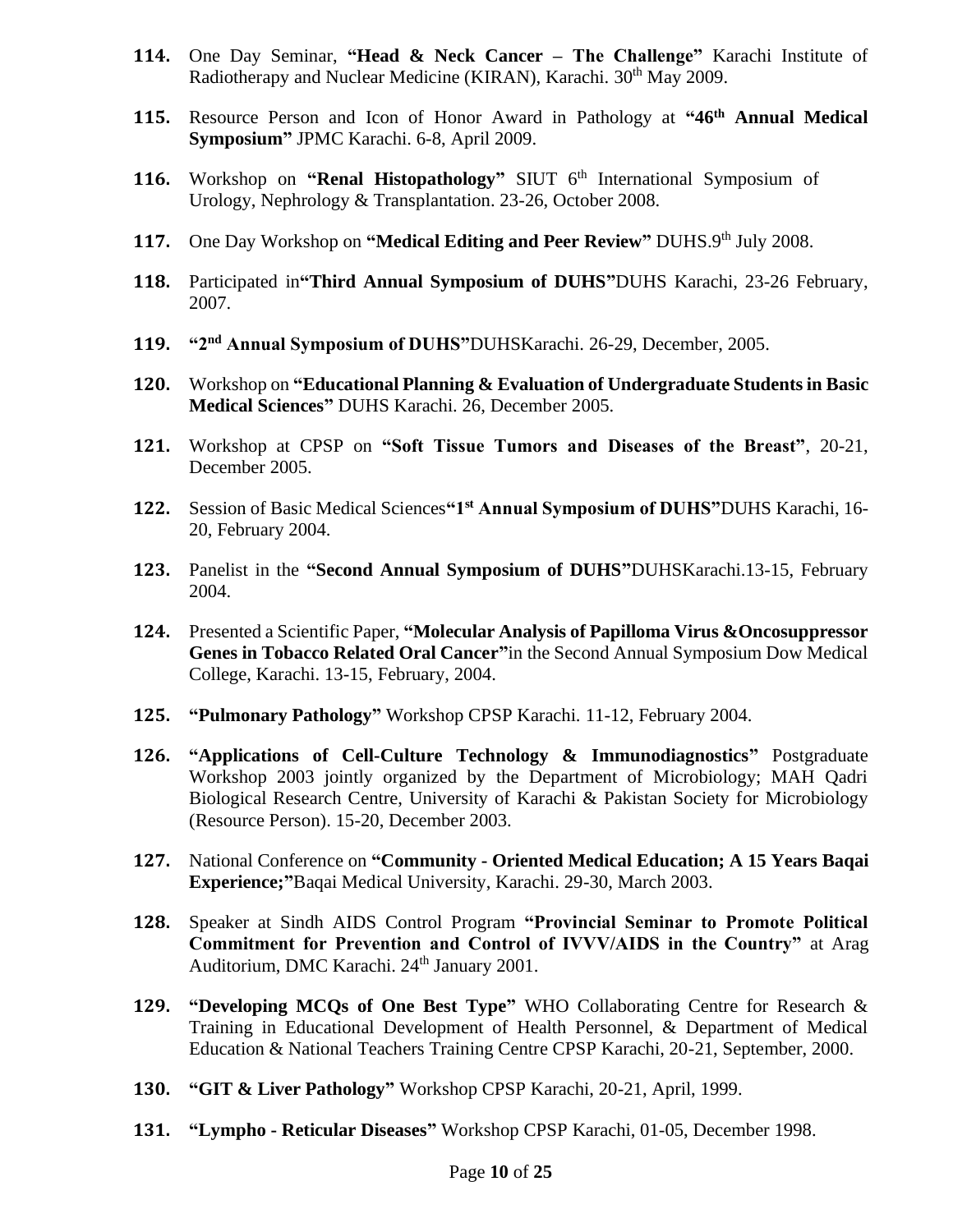- **132. "3rd International Symposium on Urology, Nephrology &Transplantation"**of the Sindh Institute of Urology and Transplantation (SIUT); Karachi, Pakistan. 16-18, November 1998.
- **133.** Participation in **"6th InternationalCongress"** of the Middle East Society for Organ Transplantation (**MESOT**) Karachi, Pakistan, 13-16, November 1998.
- **134. "Eighty Hours Program of Instruction in Computer Concepts"**DOS, Basic, Windows, MS Word/Excel. The Computer World Registered with Sindh Board of Technical Education. 22, August 1998.
- **135. "Educational Planning & Evaluation Course"** WHO Collaborating Centre for Research & Training in Educational Development of Health Personnel & Department of Medical Education & National Teachers Training Centre (NTTC), CPSP Karachi.22- 25, September 1997.
- **136. "Case Writing for Problem Based Learning"** WHO & Community Oriented Medical Education (COME), DMC Karachi, 25-27, June 1997.
- **137. "Educational Planning for Medical Teachers"** PMRC & Department of Medical Education, DMC Karachi. 16-17, June, 1997.
- **138. "Research Methodology & Medical Writing"** PMRC & Department of Medical Education, DMC Karachi (Resource Person). 27-28, May 1997.
- **139. "Problem Based Learning for Medical Teachers"** at Dow Medical College Karachi, 05 – 06, May 1997.
- **140.** Resource Person in**"Golden Jubilee & Centenary Congress"** DMC & CHK, Dow Medical College, Karachi, December, 28 1996 - 01 January, 1997.
- **141. "Renal Pathology"** Workshop CPSP; Karachi, October. 29-30, 1996.
- **142. "Dermatopathology"**Workshop; CPSP Karachi, November 27 02 December, 1995.
- **143.** Workshop on **"Molecular Biology"** AKUH in Collaboration with Karolinska Institute (Stockholm, **Sweden**) & The Hospital for Sick Children, University of Toronto (**Canada**), 24-28, September 1995.
- **144. "Advances in Pathology"** Course, CPSP Karachi, 27-29, August 1995.
- **145. "Ocular Pathology"** Workshop; CPSP Karachi, 29-30, April 1995.
- **146. "Cancer Control"** Course; CPSP Karachi, 29-31, January 1995.
- **147. "Renal Pathology"** Workshop; CPSP Karachi, 11-12 January 1995.
- **148.** Paper Presentation in Congress'95 on **"The Spectrum of Chronic Liver Disease &Histopathological Changes in Chronic Hepatitis due to B & C Viral Infections"** held at CPSP Karachi. 08<sup>th</sup> January 1995.
- **149.** Panelist in **"Congress 95"** CPSP, Karachi, 08-11, June, 1995.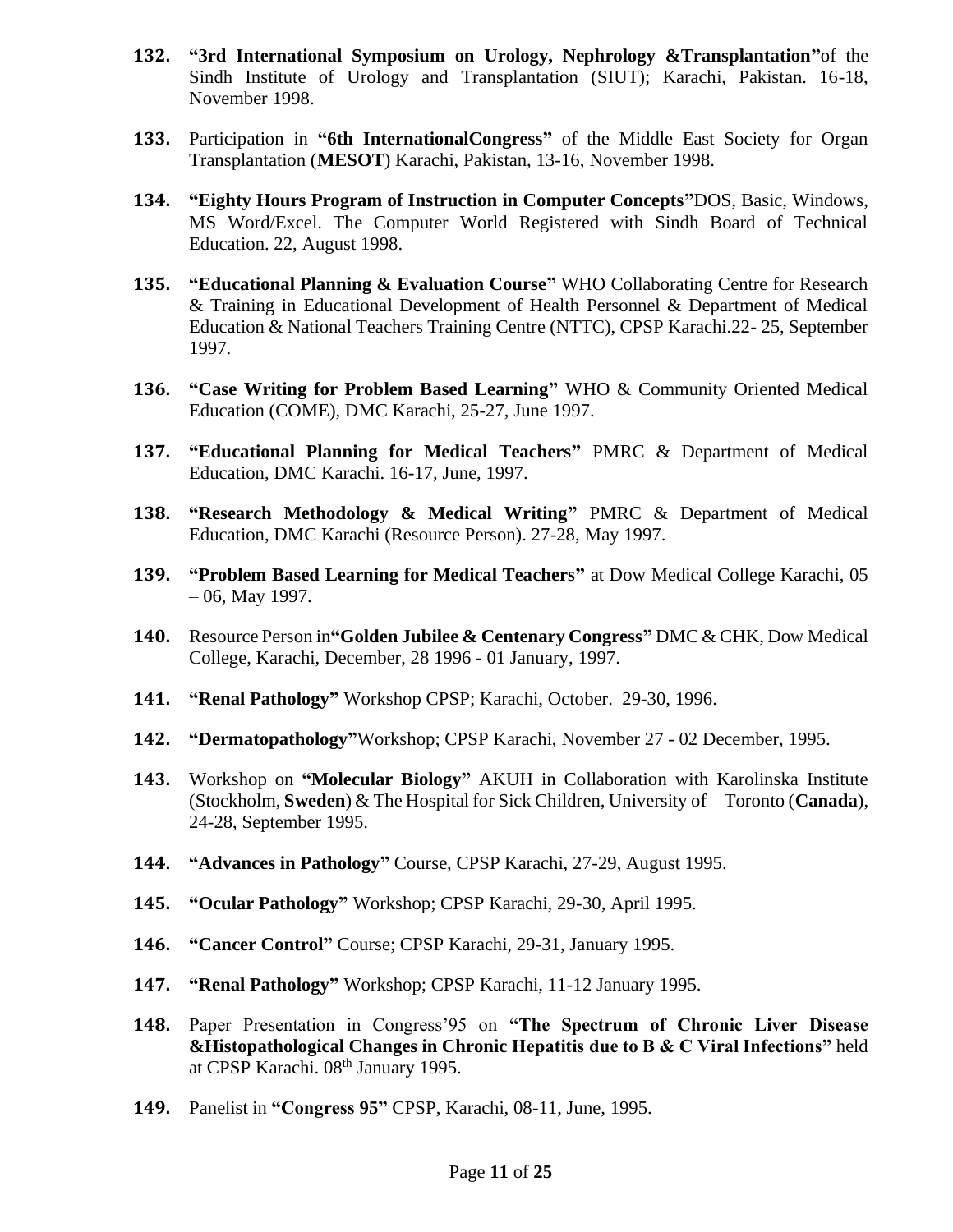- **150.** Facilitator & Panelist for the Plenary Session on **"Oral Cancer Update & Recent Advances"** 32nd Annual Medical Symposium of JPMC Karachi, December, 1994.
- **151.** First Series of **"International Seminars on Hospital Infection Control"** Infection Control Society, Pakistan. November 27 -03 December. 1994.
- **152.** Resource Person in **"First National Workshop/Certificate Course in Immuno-Diagnosis and Flow Cytometry"**HEJ Research Institute of Chemistry**,** University of Karachi, Pakistan, 01-11, July 1994.
- **153. "Update Course for Teachers of Pathology"** CPSP Karachi, 21-23, September 1993.
- **154.** Course in **"Gynecological Cytology, Urinary Tract Cytology" FNAC,** CPSP Karachi, 11-21, January 1993.
- **155. "Neuropathology"** Workshop, CPSP, Karachi, 02-07, January, 1993.
- **156. "Reproductive Pathology"** Workshop, College of Physicians and Surgeons Pakistan (CPSP). 19-24, February, 1990.
- **157.** Resource Person, **"Second International Conference, Pakistan Association of Pathologists"** Karachi, 05-08, December, 1986.

# **Oral &Poster Presentations 2008 to 2017 at DUHS:**

- **1.** Anti-Arthritic Effect of Opuntiol/nano-particles via Suppressing TLRs & Dectin-1 expression in Adjuvant-Induced Arthritic Rats.
- **2.** Inhibitory effect of the effect of Opuntiol/nano-particles against pro-inflammatory cytokines
- **3.** Productio0n and Purification of Citric Acid by Aspergillus Niger, adding value to Molasses.
- **4.** Identification and Characterization of Various Leishmania Species from Biopsies of the Histopathological Samples.
- **5.** Isolation, Characterization and Comparison of Locally Isolated SaccharmycesBoulardii Strain with Commercially available Probiotic Strain to Assess Probiotic Potential; A way forward to local Production of Probiotics in Pakistan.
- **6.** Correlating the Stress Response Induced Alteration in the 3D Morphology of Isolated S. Boulardii (Probiotic) by Scanning Electron Microscopy and its Antimicrobial Effect..
- **7.** Research Poster Presentation during APPNA-DUHS Winter Meeting 2016. 22-23-24 December 2016.
- **8.** Spectrum of Preneoplastic and Neoplastic Lesions of Stomach in a tertiary care hospital of Karachi Pakistan.
- **9.** Ginseng Root Extract: Promises against Obesity.
- **10.** Benign and Malignant lesions of Salivary Glands in Pakistan.
- **11.** Whole Genome Phylogenomics and Antigenic Divergence of Ebola Virus (1976-2014).
- **12.** Molecular ncology: Structural Variations of Cancer Related RAS Paralogues.
- **13.** Why the Barriers Not Crossed: Animal and Human HCV.
- **14.** Viral Oncology: Evolutionary Transitions of EBNA(s) Latent Genes of Epstein-Barr Viruss
- **15.** Structure Function Relationship of Hemagglutinin (HA1) of 2009 Swine Influenza Virus.
- **16.** Phylogenetic and structure-function Polymorphism of ALAS2 Enzyme, Involved in X-Linked Sideroblastic Anemia.Haematology Conference & Scientific Exhibition 2009.
- **17.** The Cake is not symmetrical:Whole genome VS single gene phylogeny ofHuman T-Lymphotropicvirus and other Retroviruses. (poster) Abstract bookofHaematology Conference and Scientific Exhibition 2009(Karachi, 15th and 18thOctober, 2009):43.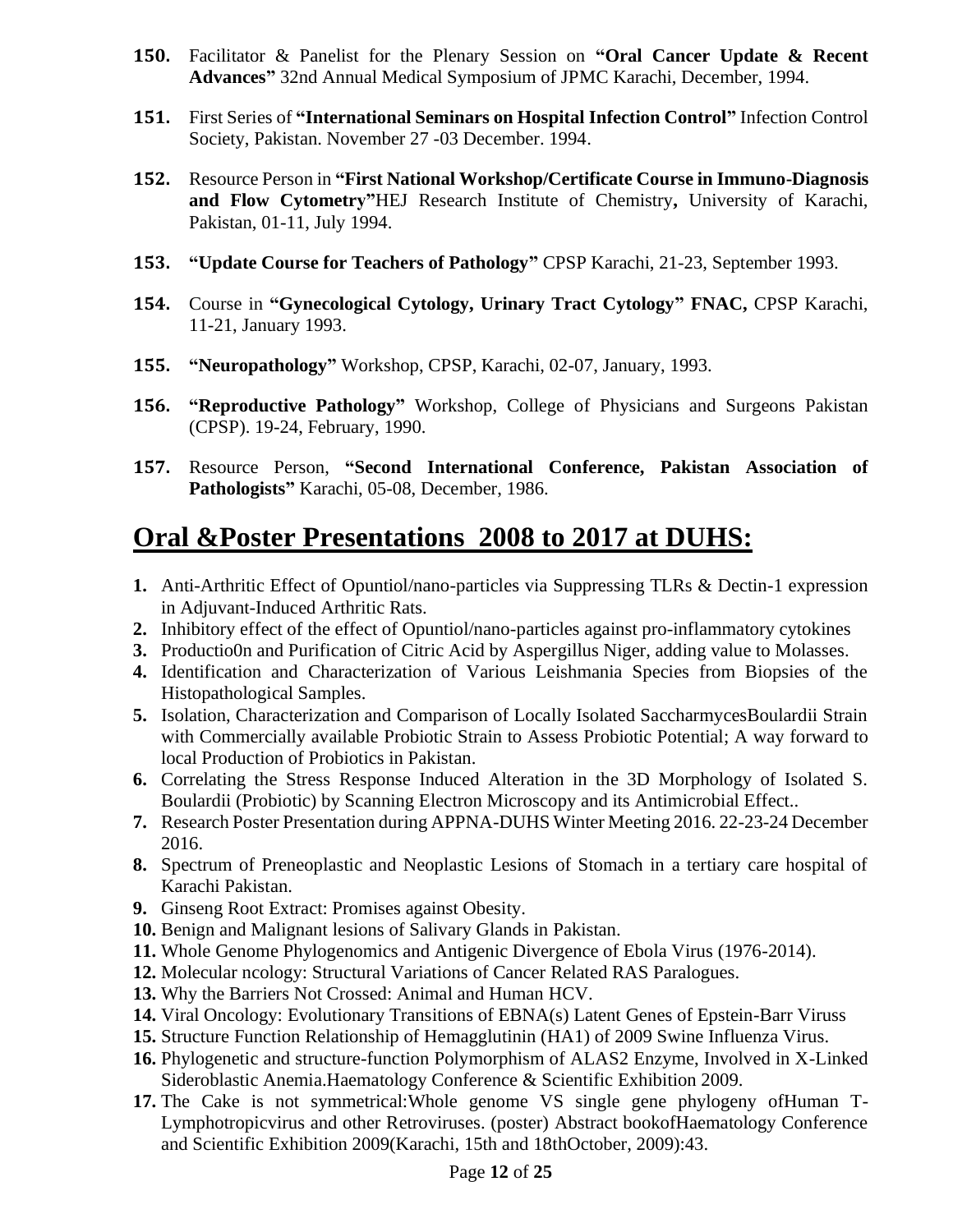- **18.** IsNestroft Efficient to be used as a Screening Tool forBETAThalassmiaTrait Detection?
- **19.** A Comparison of fine Needle Aspiration Cytology with Ziehl Nielsen Staining Technique in Diagnosis of TuberculousLymphadenites.
- **20.** Histopathological Spectrum of Oral Lesions in Biopsy Files at DDRRL.
- **21.** Molecular Detection of High Risk HPV in Oral Squamous Cell Carcinoma and Precancer at DUHS 23rd Jan, 2010.
- **22.** Comparative Study of Pathological & Prognostic Features of Breast Cancer in Young Western Women versus Asian Women. Accepted for poster presentation at BASO- the Association for Cancer Surgery Scientific Conference 7th& 8th Nov 2011, Royal College of Surgeons of England.

#### **Research and Publications:**

- **1. Differential Immune Landscape of Hepatocellular Carcinoma Suggests Potential role of Macrophages in Hepatocarcinogenesis.** Pakistan Journal of Medical Sciences, **37(3).2021. Impact Factor 0.834**
- **2. Opuntiol Inhibits Growth and Induces Apoptosis in Human Glioblastoma Cells by Upregulating Active Caspase 3 Expression. Asian Pacific journal of cancer prevention:** Ashfaque, A., Hanif, F., Simjee, S. U., Bari, M. F., Faizi, S., Zehra, S., **Mirza, T**., Begum, S., & Khan, APJCP, 22(11), 3607–3613.<https://doi.org/10.31557/APJCP.2021.22.11.3607> (2021).
- **3. Histomorphological Spectrum of Glomerulopathies: A Review. Shaikh A, Lateef F, Mirza T.,** Pak J Med Dent**. 2021;10(1):70-75**
- **4. Molecular Pathology: A Paradigm Shift towards Precision Medicine. Shaikh F, Mirza T.,** Pak J Med Dent. **2021;10(1):1-2.**
- **5. Direct differentiation of cord blood derived mesenchymal stem cell into keratinocytes without feeder layers and cAMP inducers:** Pak J Med Sci: **Vol. 36 No. 5 Aug, 2020, Original Article**
- **6. Nephroprotective role of eugenol against cisplatin-induced acute kidney injury in mice, A Kadir, S Sher, RA Siddiqui, T Mirza,** PAKISTAN JOURNAL OF PHARMACEUTICAL SCIENCES **33 (3), 1281-1287, 2020. Impact Factor 0.682**
- **7. Salivary Biomarker for Oral Squamous Cell Carcinoma: A Meta-Analysis-** Pakistan Journal of Microbiology 2020, Vol 1 (01) : 20-27, **Original Article**
- **8. Spectrum of preneoplastic and Neoplastic lesions of intestine in a tertiary care hospital of Karachi,** Pakistan, A Shabbir, MA Qureshi, S Akram, T Mirza, Pakistan Journal of Medical Sciences **36 (2), 75, 2020**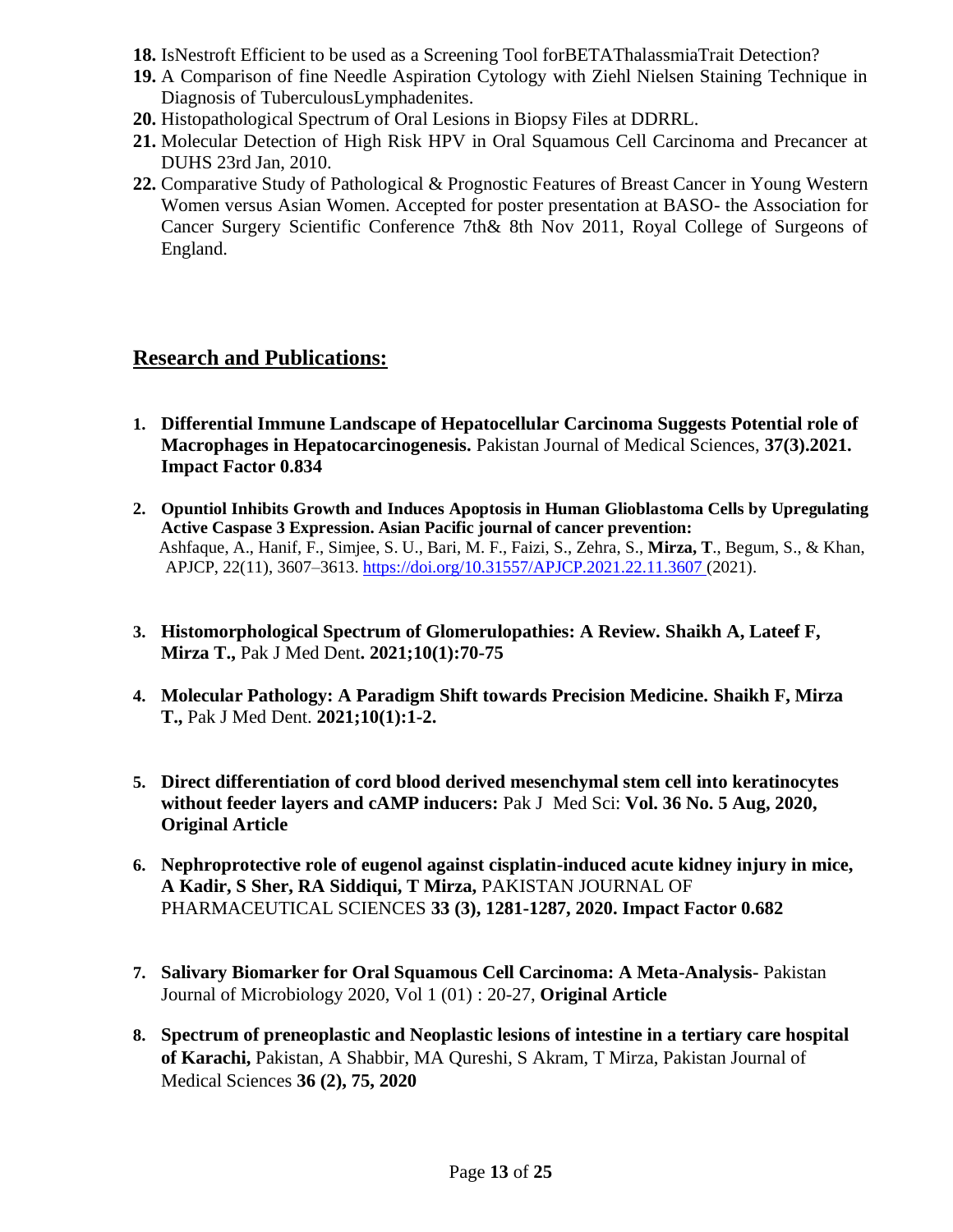- **9. Eugenol Ameliorates Rhabdomyolysis-Induced Acute Kidney Injury in Mice"** Pakistan Journal of Medicine and Dentistry 2019, Vol. 8 (03), **Original Article**.
- **10. Expression of TTF-1, NAPSIN-A, P63 and P40 in Differential Diagnosis of Non-Small Cell Lung Carcinoma** "Pakistan Journal of Medicine and Dentistry. 2019; 8(3): 12-18.
- **11. "Association of High Risk Human Papilloma Virus (HPV-16/18) with P16 Protein in Oral Premalignant Lesions and Oral Squamous Cell Carcinoma"** Pakistan Journal of Medicine and Dentistry. 2019; 8(4): 4-11.
- **12. "Molecular Medicine: A Paradigm Shift in Clinical Scenario"** Pakistan Journal of Medicine and Dentistry 2019, Vol. 8 (02).
- **13. "E-Cadherin as a Marker for Nodal Metastasis in Head and Neck Squamous Cell Carcinoma"** Journal of Advances in Medicine and Medical Research, February 2019, Vol 29(9): 1-9, **. Impact Factor 2.197**
- **14. Immune-Expression of P53 in Oral Preneoplastic and Neoplastic Squamous Lesions,** S Akram, S Sattar, MA Mirza, T Mirza, S Mirza: Annals of Jinnah Sindh Medical University **5 (2), 51-56, 2019**
- **15. "Neuroprotective effect of diclofenac on chlorpromazine induced catalepsy in rats"** Metabolic Brain Disease, August 2019, Vol34 (04), pp 1191–119.**Impact Factor 2.411**
- **16. "Histopathological Evaluation of Prevalent H. pylori Induced Gastro Intestinal Diseases According to Updated Sydney Classification"** 'Journal of Biosciences and Medicines'Vol.07 No.05 (2019), 7. **Impact Factor 1.823**
- **17. "Gastric adenocarcinoma expressing human epidermal growth factor receptor in South Asian population** "Saudi J Gastroenterology, 2018,Vol(20). **Impact Factor 1.7**
- **18. "Prospects of Cancer Registration System at Ziauddin University"** Pakistan Journal of Medicine and Dentistry. 2018; 7(4):1-2. **Editorial,**
- **19. Syringocystadenocarcinoma papilleferum: A very rare tumor of skin, thirteith case:** R Shahid, R Gulzar, T Mirza; Cancer Ther **1 (1), 4, 2018: Cancer Ther 1 (1), 4, 2018**
- **20.** "**Rehabilitation: Health Research Perspectives And Challenges** "Pakistan Journal of Medicine & Dentistry, 2018; 7(2): 1-4, **Editorial.**
- **21. "Langerhans Cell Histiocytosis Involving Both Jaws in an Adult**." Journal of the College of Physicians and Surgeons--Pakistan: JCPSP 27, no. 9 (2017): S89-S91. **Impact Factor 0.532**
- **22. "Detection of interleukins-6 and 8 in saliva as potential biomarkers of oral pre-malignant lesion and oral carcinoma: A breakthrough in salivary diagnostics in Pakistan"** Pakistan Journal of Pharmaceutical Sciences. 2017, Vol. 30 (3):817-823. **Impact Factor 0.682**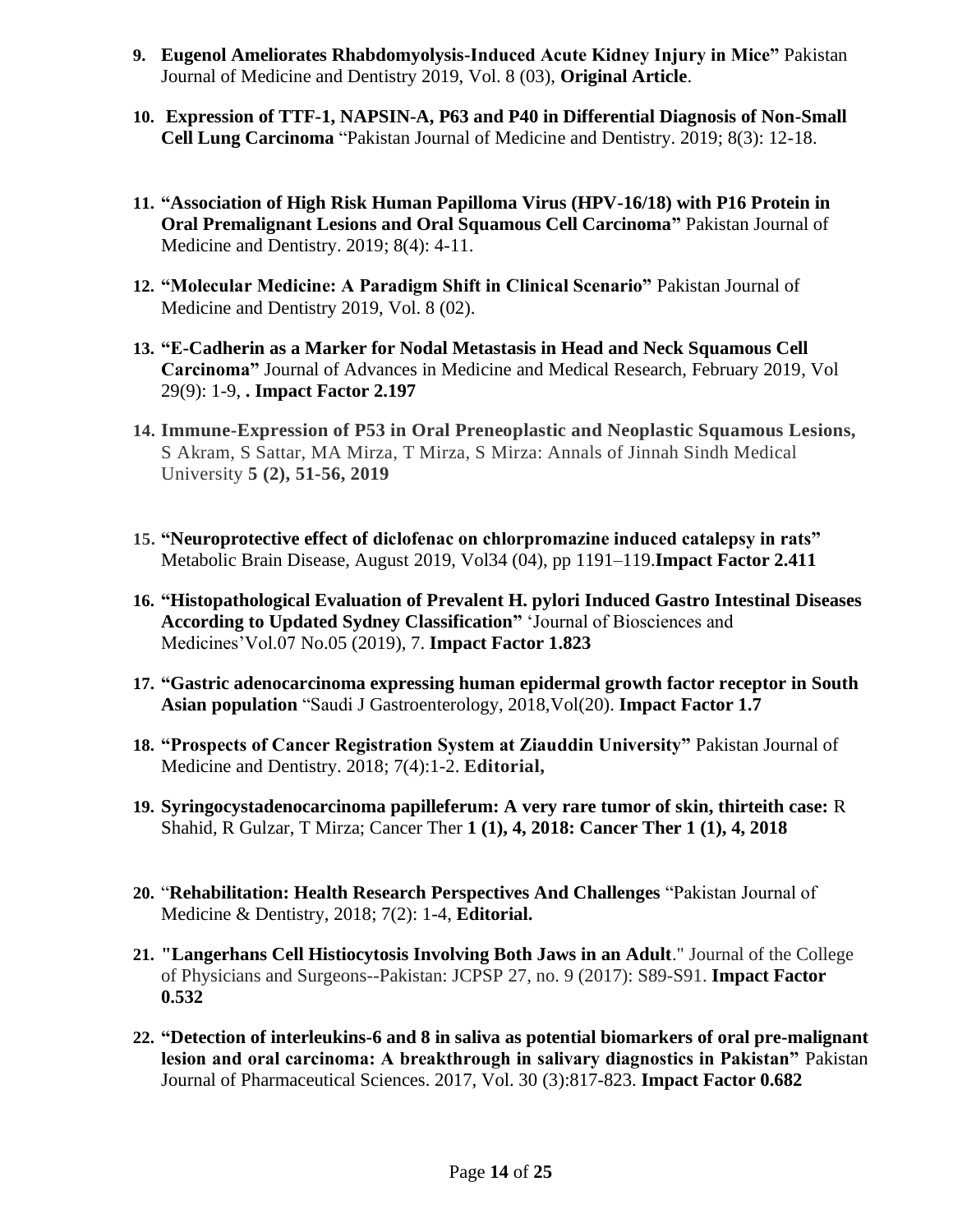- **23. "Ductal variant of prostate adenocarcinoma harbor Xenotropic murine leukemia virus related virus (XMRV) infection: a novel finding in subtype of prostate cancer"** Turk J Urol. 2017 Sep; 43(3): 268–272. **Impact Factor 4.38**
- **24. "Nasal neuroglialheterotropia in a 14 year old boy** "Otolaryngology Online Journal 2017. **Impact Factor 2.00**
- **25. "Increased Tumour Infiltration of CD4+ and CD8+ T-Lymphocytes in Patients with Triple Negative Breast Cancer Suggests Susceptibility to Immune Therapy"** Asian Pac J Cancer Prev. 2017; 18(7): 1827–1832.**Impact Factor 1.23**
- **26. "Diagnostic challenge of carcinoma breast on core biopsy - Role of p63 and cytokeratin 8/18"** Medical Forum Monthly,2017 28(8):25-28
- **27. "Lead-induced morphometric changes in the kidneys of albino rats ameliorated by ginkgo biloba extract (EGB 761)**.**"** The Journal of the Pakistan Medical Association 2017, Vol. 67 (1):58-65.**ImpactFactor 0.414**
- **28. "Human epidermal growth factor (Her-2) in gastric and colorectal adenocarcinoma**" JPMA. The Journal of the Pakistan Medical Association, 67(7), 1085-1090. **Impact Factor 0.414**
- **29. "Congenital Orbital Teratoma with Unilateral Proptosis"** JCPSP,2017,Vol.27(S1):S61- S62.**Impact Factor 0.353**
- **30. Clinicopathological study of ameloblastoma: An experiential status;** H Salam, T Mirza, M Irshad; **VIRCHOWS ARCHIV 471, S3-S4, 2017**
- **31. "Conventional clinical and prognostic variables in 150 oral squamous cell carcinoma cases from the indigenous population of Karachi"** Pak J Med Sci 2016 Vol. 32.**Impact Factor 0.860**
- **32. Frequency of Her2/neu expression in colorectal adenocarcinoma: a study from developing South Asian Country"** Shabbir et al. BMC Cancer (2016) 16:855,DOI 10.1186/s12885-016- 2912.**ImpactFactor 3.362**
- **33. "Beneficial anti-Parkinson effects of camel milk in Chlorpromazineinduced animal model: Behavioral and histopathological study"** Pakistan Journal of Pharmaceutical Sciences. September 2016, Vol. 29 (5):1525-529.**Impact Factor 0.682**
- **34. "Cancer patterns in Karachi (all districts), Pakistan: First results (2010-2015) from a Pathology based cancer registry of the largest government-run diagnostic and reference of Karachi."** Caner Epidemiology: The International Journal of Cancer Epidemiology, Detection, and Prevention. 2016, Vol. 44 :114-122**.Impact Factor 2.711**
- **35. "Morphological patterns of endometrial biopsies for abnormal uterine bleeding at a tertiary care center"** Rawal Medical Journal. 2016, Vol. 14 (2):200-204.
- **36. "Opuntiadilleniicladode: Opuntiol and opuntioside attenuated cytokines and eicosanoid smediated inflammation"** Journal of Ethnopharmacology. 2016, Vol. 182: 221-234.**Impact Factor 2.998**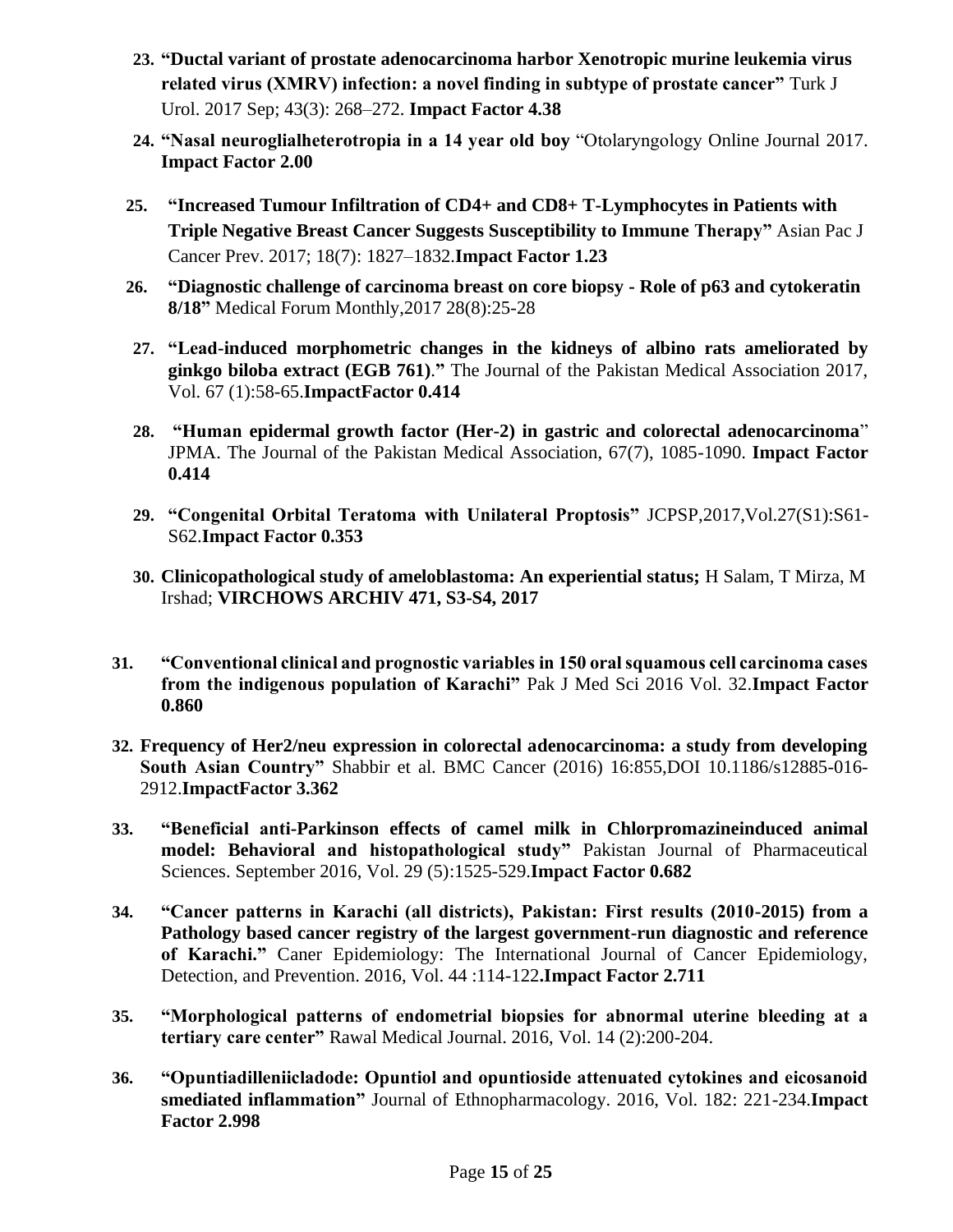- **37. "Immunohistochemical Profile of Hodgkin and Non-Hodgkin Lymphoma"** Journal of the College of Physicians and Surgeons Pakistan 2016, Vol. 26 (2):103-107.**Impact Factor 0.353**
	- **38. A current histomorphological spectrum of salivary gland lesions in Pakistan: Seven years experience (2009-2015);** SM Naqvi, A Ali, T Mirza**; VIRCHOWS ARCHIV 469 (SUPPL 1), S296-S297, 2016**
	- **39. First results (2010-2015) from a pathology based cancer registry of the largest government run diagnostic and reference center of Karachi;** MA Qureshi, T Mirza, S Khan, B Sikand ar, M Zahid, M Aftab, S Mohsin, ; **VIRCHOWS ARCHIV 469 (SUPPL 1), S92-S92, 2016**
- **40. "Evaluation of anticonvulsant and neuroprotective effects of camel milk in strychnineinduced seizure model"** [Asian Pacific Journal of Tropical Disease,](http://www.sciencedirect.com/science/journal/22221808) October 2015[,Volume 5,](http://www.sciencedirect.com/science/journal/22221808/5/10)  [Issue 10,](http://www.sciencedirect.com/science/journal/22221808/5/10) 817–820.
- **41. "Salivary detection of human Papilloma virus 16 & 18 in pre-malignant and malignant lesions of oral cavity: is it feasible in Pakistani context of Socio-Cultural Taboos?"** Pak J Med Sci. Sep-Oct 2015: 31(5) 1104–1109, doi: [http://dx.doi.org/10.12669/pjms.315.7093.](http://dx.doi.org/10.12669/pjms.315.7093) **Impact Factor 0.860**
- **42. "Ductal and Acinar Adenocarcinoma of Prostate: Morphological and Immunohistochemical Characterization**"Oman Med J 2015 May; 30(3):162-166.
	- **43. "Differential immune cell densities in ductal carcinoma In-Situ and invasive breast cancer: Possible role of leukocytes in early stages of carcinogenesis"** Pak J Med Sci. 2015, Vol31 (2):274-279. **Impact Factor 0.860**
	- **44. Molecular oncology: Structural and functional impact of mutations in RAS gene family;**  T Mustansar, T Mirza, M Hussain**; VIRCHOWS ARCHIV 469 (SUPPL 1), S40-S40**
	- **45. Performance Of Manual Versus Automated Device Assisted Liver Biopsy**; S Sohail, S Aziz, T Mirza, J Rajpar, A Rab: PJR 20 (2), 2016
	- **46. Mediated inflammation, Journal of Ethnopharmacology**; F Siddiqui, S Naqvi, L Abidi, S Faizi, LA Lubna, T Mirza, AD Farooq, 2016
	- **47. Benign And Malignant Lesions Of Salivary Glands In Pakistan**: SIX-YEARSDATA (2009-2014): OP221; SA Naqvi, M Qureshi, T Mirza, T Mustansar, A Ali; Head & Neck 37, 2015
	- **48. Morphological characterization of Prostatic Ductal Carcinoma and impact on tumor grade;** FA Baig, A Hamid, T Mirza, S Syed; Annals of Applied Bio-Sciences 2 (1), A7-A10, 2015
	- **49. Salivary diagnosis of oral pre-neoplastic and oral squamous cell carcinoma in etiologically distinct population of Pakistan;** IAM Khyani, MA Qureshi, T Mirza, MU Farooq; Pak. J. Med. Sci 31, 1104-1109, 2015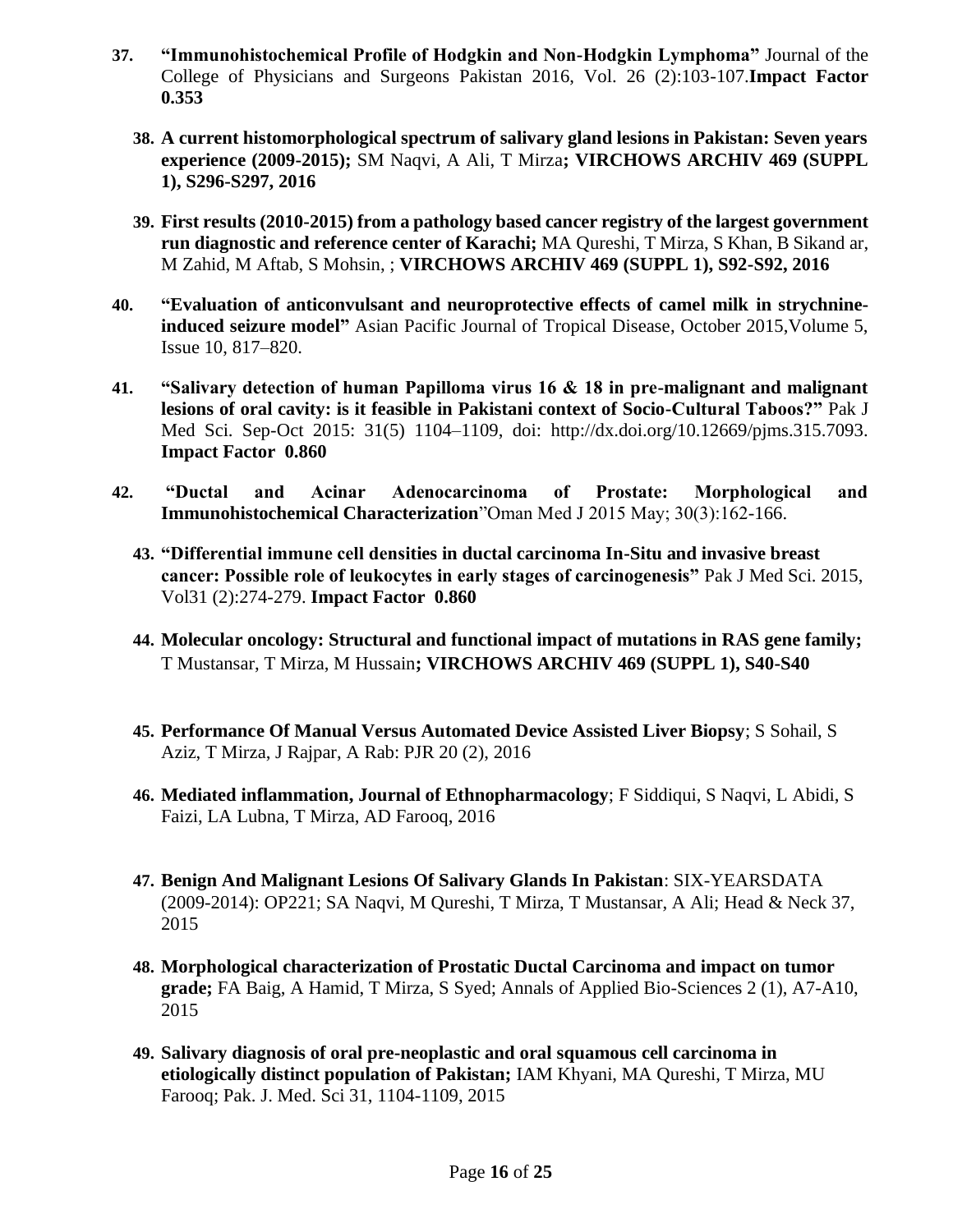- **50. "Cancer Registration in Pakistan: A dilemma that needs to be resolved"**International Journal of Cancer. 2015: 136 (6) 1245–1481, OI: 10.1002/ijc.29253.
- **51. "Histopathological spectrum of breast diseases in a multi-ethnic population of Karachi, Pakistan"** RMJ. 2015; 40(1): 52-58.
- **52. "Alterations in Mitochondria of Kidney Tubules by Different Doses of Diclofenac Sodium in Rabbits"** Med Forum 2014 Vol.25 (1):Pg.22-26.
- **53. "Prevalence and Characteristics of areca nut chewing habit among school going children in Karachi"** JDUHS. 2014; 8(3): 111-116.
- **54. "Molecular Diagnosis of Oral Pre-Malignant Lesions & Oral Squamous Cell Carcinoma in Saliva-A Break Through in Pakistan"**International Journal of Endorsing Health Science Research, December 2014; 2 (2): 108-116.
- **55. "Detection of Xentropic Murine Leukemia Virus-Related virus in Prostate Biopsy Samples"** Journal of the College of Physicians and Surgeons Pakistan 2014,Vol. 24 (9):636- 639.
- **56. "In vitro/in vivo effect of Citrus limon (L. Burm. f.) juice on blood parameters, coagulation and anticoagulation factors in rabbits"** Pak. J. Pharm. Sci.,Vol.27, No.4, July 2014, pp.907- 915.
- **57. "Familial, Hereditary and Sporadic Characterization of Prostate Cancer & Impact on Diagnostic Modalities"** Pak. J Med Dent 2014; 3(3):24-28.
- **58. "Adverse effects on cardiovascular status and lipid levels of albino Wistar ratsBtreated with cisplatin and oxaliplatin in combination with 5 Fluorouracil"**Pak. J. Pharm. Sci., Vol.27, No.5(Special), September 2014, pp.1409-1418.
- **59. "Recent Advances in the Diagnosis of Oral Pre-malignant and Malignant Lesions - Areview"** Pakistan Journal of Otolaryngology Head & Neck Surgery. 2013, Vol. 29 (2): 54-58.
- **60. "Effects on Cardiac Biomarkers in Colorectal Cancer Patients Treated WithFOLFOX"**Pakistan Journal of Medicine and Dentistry 2013, Vol. 2(2): 9-15.
- **61. "Clinico-Pathological Parameters of 50 Oral Squamous Cell Carcinoma Cases in Karachi"**. Pakistan Journal of Medicine and Dentistry 2013, Vol. 2 (2): 3-8.
- **62. "Magnitude of Breast Diseases in Ojha Histopathology Department"**Med Forum2013) Vol.24 (6):Pg.21-25.
- **63. "Morphological changes in mitochondria of hepatocytes by different doses of diclofenac sodium in rabbits**" Medical channel (2013) Vol.19 No.3 Pg.68-72.
- **64. "Histomorphological changes in HCV non responders with respect to viralgentotypes"** J Pak Med Assoc. 2013;63(4):448-53.
- **65. "Ultrasound based evaluation to hepatic steatosis and fibrosis in hepatitis C non responders"** JCPSP (2013) Vol.23 No.8: Pg.548-552.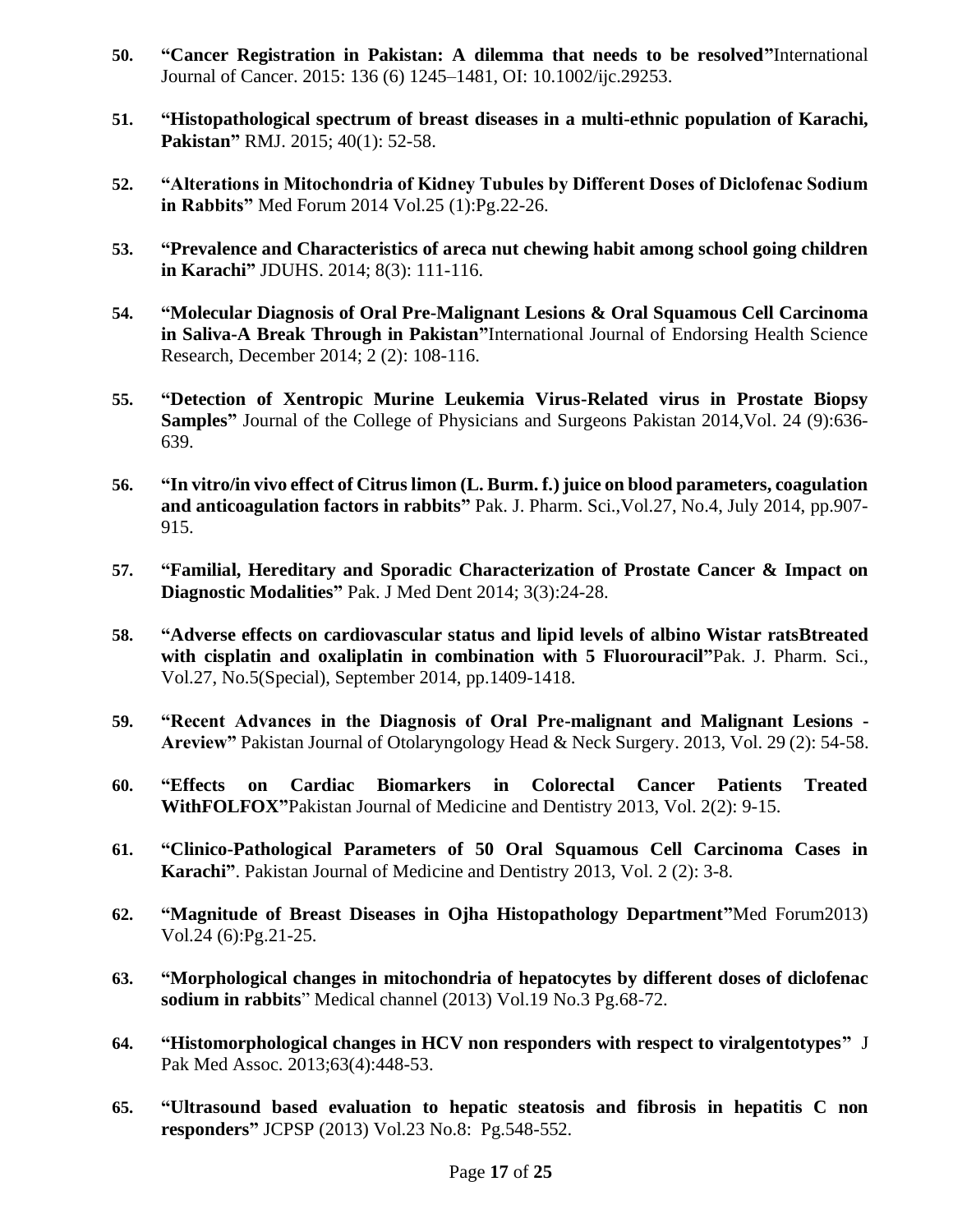- **66. "Emerging Patterns in Clinico-pathological spectrum of Oral Cancers"** Pak JMed Sci. 2013, Vol. 29 (3): Pg.783-787.
- **67. "Review of Colorectal Carcinoma and Specific Disease Features in the Population of Pakistan"** Asian Journal of Pharmaceutical and Clinical Research. 2013, Vol. 6 (1): Pg.13-17.
- **68. "Histopathological Spectrum of Ovarian Tumors with Immunohistochemical Analysis of poorly differentiated malignanttumors"**Gomal journal of MedicalSciences July-December 2012. Vol.10. No. 2 Pg. 209-215.
- **69.** "**A Clinicopathological Correlation of Hysterectomy Hospital Based Surgical Audit,** Med Forum" 2012 Vol.23 (2); 24-27.
- **70.** "**Histopathological Pattern of Abnormal Uterine Bleeding in Endometrial Biopsies"** Journal of Basic & Applied Sciences 2012 Vol. 8(1); 114-117.
- **71. "Clinicopathologic Evaluation of Subgroups of Diffuse Large B Cell Lymphoma by Immunohistochemistry"**. [Asian Pacific Journal of Cancer Prevention.](http://www.ncbi.nlm.nih.gov/pubmed/21575543) 2011, Vol 12: 3335- 3339.
- **72. "En bloc Resection of Huge Cemento-ossifying Fibroma of Mandible: Avoiding Lower Lip split incision"**. [JCPSP,](http://www.ncbi.nlm.nih.gov/pubmed/21575543)2011 May; 21(5):306-8.
- **73. "Frequency of Helicobacter Pylori in Biopsy Proven Gastritis and its Associationwith Lymphoid Follicle formation",** JPMA. (Feb2011),Vol.61 No.(2): 138-141.
- **74. "Frequency and Clinocopathologic correlation of different types of NHLaccording to WHO Classification"** JPMA. (March 2011), Vol.61 No (3): 260-263.
- **75. "Correlation of Ki 67 Proliferative Index with Clinical and Pathological Features on Tissue Sections of Non-Hodgkin's Lymphoma byImmunostaining".** JPMA (August 2011), Vol.61, No.(8), 748-752.
- **76. "Evaluation of Weight Reducing Effect of Evening Primrose Oil**" Journal of Pharmacy and Nutrition Sciences, (2011), Vol No. 1 (1), 15-19.
- **77. "Comparative study ofpathological&prognosticfeatures of breast cancer inyoung Western womenversus Asian women".** [European Journal of Surgical Oncology.](http://www.ncbi.nlm.nih.gov/pubmed/21575543) 2011, Vol. 24(11): 990
- **78. "Hemogram Indices of Medical Students in Karachi"** Gomal Journal of Medical Sciences. (Jan- Jun 2011), Vol. 9 (1) 94-97.
- **79.** "**Frequency of Head & Neck lesions According to Histopathologic Diagnosis:"** JDUHS 2011, Vol. 5 (2); 70-73.
- **80. "Disease trend in Appendix in relation to Age, Gender and Month of the year.**
- **81. "Adverse effects of cumulative administration of anti-epileptic, anti-hypertensive, antidiabetic and anti-arrhythmic drugs on renal and cardiac parameters"** International Journal of Medico biological Research. (2010), Vol. 1 (1) 39-47.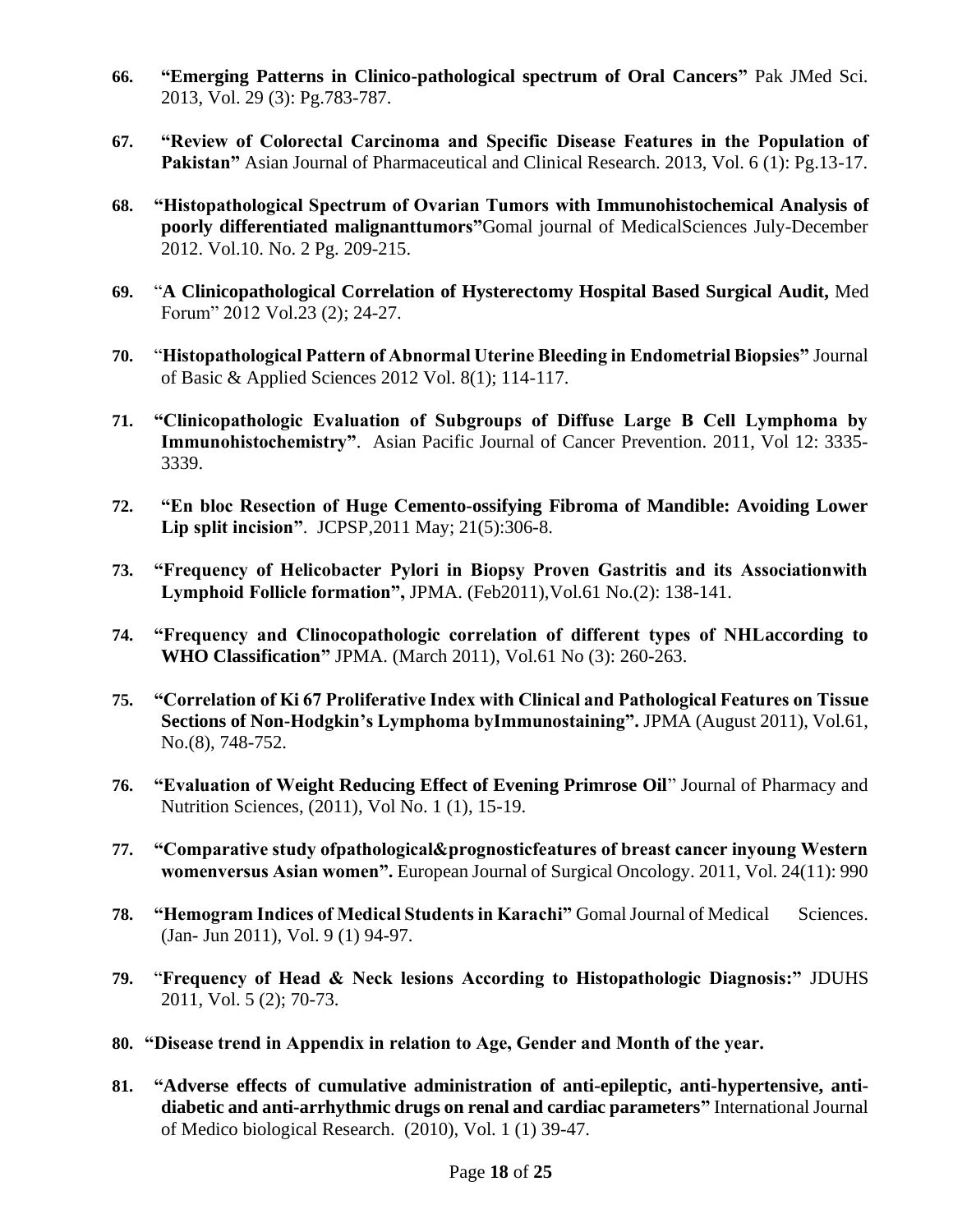- **82. "Pattern of Cutaneous Tuberculosis as Identified by Morphological study of skin Lesions at Jinnah Postgraduate Medical Center, Karachi"**. Gomal Journal of Medical Sciences. (Jan- Jun 2010), Vol. 8 (1) 44-49.
- **83. "Genetics of Oral Cancer in Relationship to Carcinogen-Metabolizing Genes"**. Pakistan Journal of Otolaryngology Head & Neck Surgery. (December, 2010), Vol. 26 (3): 81-84.
- **84. "Protein Homology Modeling and Structure Function Relationship of 2009Swine Influenza Virus Hemagglutinin (HAI)": More Human than Swine",**Springer Link Journal, Biologia, Cellular and Molecular Biology Section. Bratislava (March-April 2010) Vol. 65. Issue No. (2): 183-190.
- **85. "HistopathologicalSpectum of Oral Lesions at DDRRL, A University Based Experience"**. Pakistan Journal of Otolaryngology Head & Neck Surgery. (April, 2010), Vol. 26(1): 17-19.
- **86. "Performance of Manual versus Automated device assisted Liver Biopsy"** Pakistan Journal of Radiology, (April- June 2010), Vol.20 No.(2). 72-75.
- **87. "Oral Self Screening among Students of Dow University of Health Sciences".** Journal of the College of Physicians & Surgeons Pakistan, JCPSP, (June 2010),Vol.20 (6): 357-360.
- **88. "Microcephaly: Tracing the Evolutionary Lineage of ASPM gene",** JDUHS (May-Aug. 2010), Vol.4 (2). 73-77.
- **89. "An Experiential Status of FNAC of Head and Neck lesions in a tertiary care scenario"** Journal of Basic and Applied Sciences, University of Karachi, (July-Dec. 2010), Vol. 6 (2), 159-162.
- **90.** "**A Comparision of Fine Needle Aspiration Cytology with ZiehlNeelsen staining technique in diagnosis of TuberculousLymphadenititis"** Medical Channel (Oct- Dec 2010), Vol.16 No.(4). 637-639.
- **91. "Molecular Detection of High Risk Human Papilloma Viruses in Oral Squamous Cell Carcinoma and Precancer".** Pakistan Journal of Otolaryngology Head & Neck Surgery (April 2008), Vol. 24(1): 6-8.
- **92. "Frequency of Atherosclerosis in Heart & Ascending Aorta in an Unselected Autopsy Series in Karachi",** Medical Channel (July-Sep, 2007) Vol. 13.(3): 60-63.
- **93. "Evaluation of Safety Profile of Herbal Tea",** Journal of Basic & Applied Sciences, University of Karachi, (2007), Vol: 3 (1): 43-48.
- **94. "Over-Expression of p53 in Cases of Oral Leukoplakia as a Molecular Marker of Pre-Neoplasia",** Pakistan Journal of Otolaryngology Head & Neck Surgery. (Dec. 2007), Vol. 23  $(3)$ : 59-60.
- **95. "Histological Spectrum of Oral Leukoplakia"; AClinicopathological Perspective",** Pakistan Journal of Otolaryngology Head & Neck Surgery, (August 2007) Vol. 23 (2): 37-39.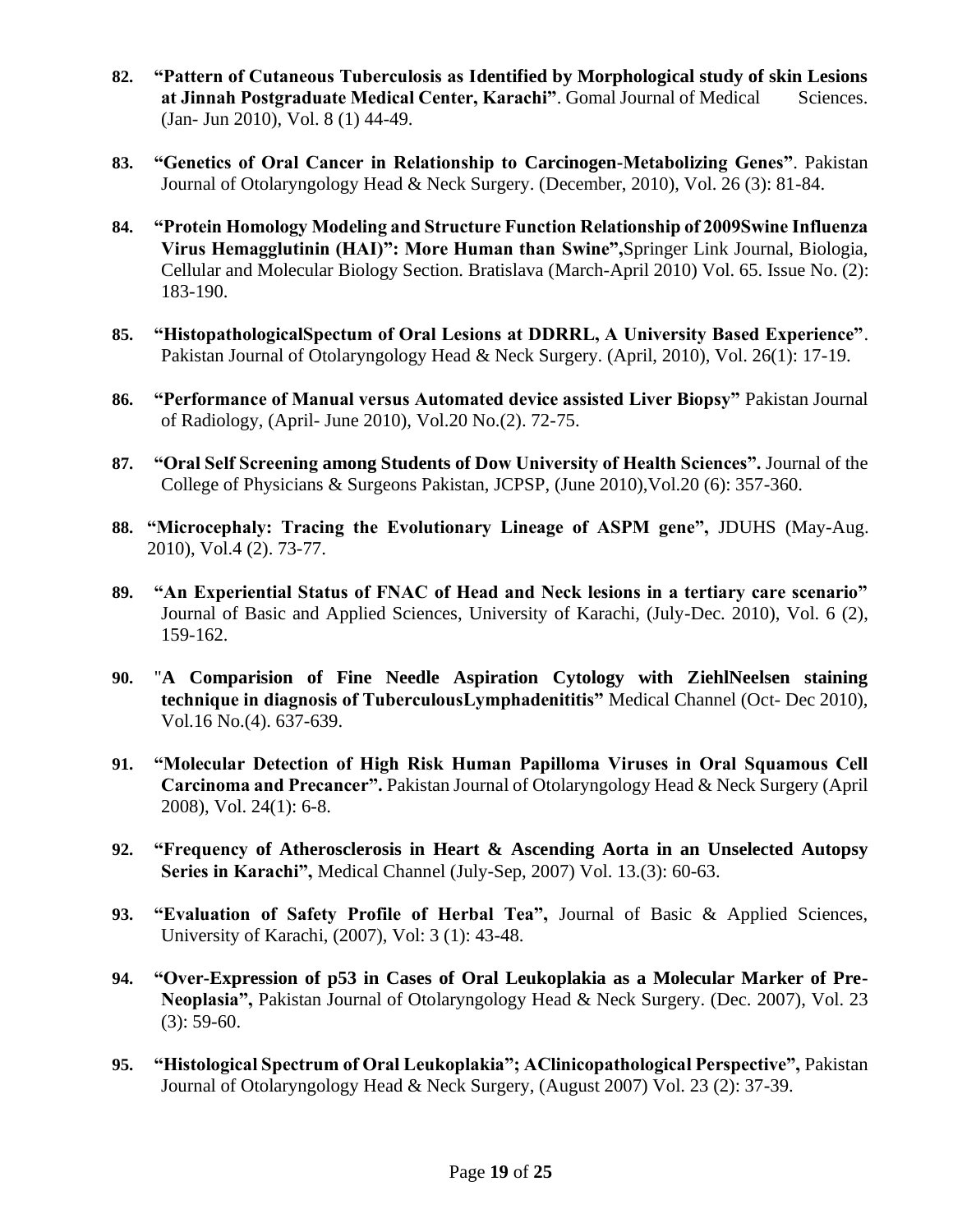- **96. "Foreign Bodies in Aero-Digestive Tract, Experience at Civil Hospital Karachi."** Pakistan Journal of Otolaryngology Head & Neck Surgery (April 2007), Vol. 23 (1): 9-11.
- **97. "Anti-tussive Effect of Herbal Tea on Chemical Induced Coughing in Mice"** Journal of Basic and Applied Sciences, University of Karachi, (2006) Vol. 2 (2): 79-82.
- **98. "Evaluation of Safety Profile of EntobanSyrup(a Herbal Product)"** Ann. AbbasiShaheed Hospital & KMDC Karachi, Vol. 11(2); 2006: 36-41.
- **99. "Frequency of Carcinoma Gall Bladder in Cholecystectomy Specimens";** The Medical Spectrum, (Jan-Feb.2005), Vol. 26 (1): 8-12.
- **100. "Primary Non-Hodgkin's Lymphoma of Bone".** The Medical Spectrum, (Jan-Feb, 2005),Vol.26 (1): 13-14.
- **101. "Pathology of Breast Lesions - An Audit of DMC Files**" Medical Channel, (January-March, 2004), 10(1) 2nd Series:104-107.
- **102.** "**MyxoidLiposarcoma of the Spermatic Cord Presenting as an Irreducible Inguinal Hernia"** Medical Channel, (July-September, 2002), 8(3): 68 - 69.
- **103. "An Experiential Status of Biopsies in Salivary Gland Diseases at DMC, Karachi";** Pakistan Journal of Otolaryngology Head & Neck Surgery (June - September 2001), 17 (2 - 3): 30 - 32.
- **104. "Histopathological Spectrum of Thyroid Diseases at DMC Karachi"**The Medical Spectrum, (November 2001), Vol. 22 (11): 4 - 9.
- **105. "Prevalence of Hypertension in Diabetic Nephropathy,"** The Medical Spectrum, (Oct- Dec. 1999), Vol. 20-No. (10-12): 10-12.
- **106. "An Update in Oral Cancer."** Pakistan Journal of Otolaryngology Head & Neck Surgery (June 1999), Vol. 15 (2): 34-36.
- **107. "A Clinicopathological Study of Oral Cancer with the Detection of HPV in the Tissue Sections",** (1998), PhD Thesis, BMSI, JPMC/ University of Karachi, in Collaboration with University of Leicester, United Kingdom.
- **108. "Molecular Mechanism of Viral Oncogenesis in Oral Cancer";** Pakistan Journal of Otolaryngology Head & Neck Surgery. (December1998), 14 (4): 72-74.
- **109. "Molecular Analysis of HPV and Oncosuppressor Genes in Tobacco related Oral Cancer";** Pakistan Journal of Otolaryngology Head & Neck Surgery. (June1998), 14(2): 27-32.
- **110. "Oral Cancer ad Bio-Nutrition"** Pakistan Journal of Otolaryngology Head & Neck Surgery (December 1997), Vol. 13 (4): 117-120.
- **111. "Molecular Pathology of Oral Cancer"** Pakistan Journal of Otolaryngology Head & Neck Surgery (June 1997), Vol. 13 (2): 45-48.
- **112. "Current Status of Oral Cancer in Karachi,"** Pakistan Journal of Otolaryngology Head & Neck Surgery, (Dec.1996), 12(4): 225-229.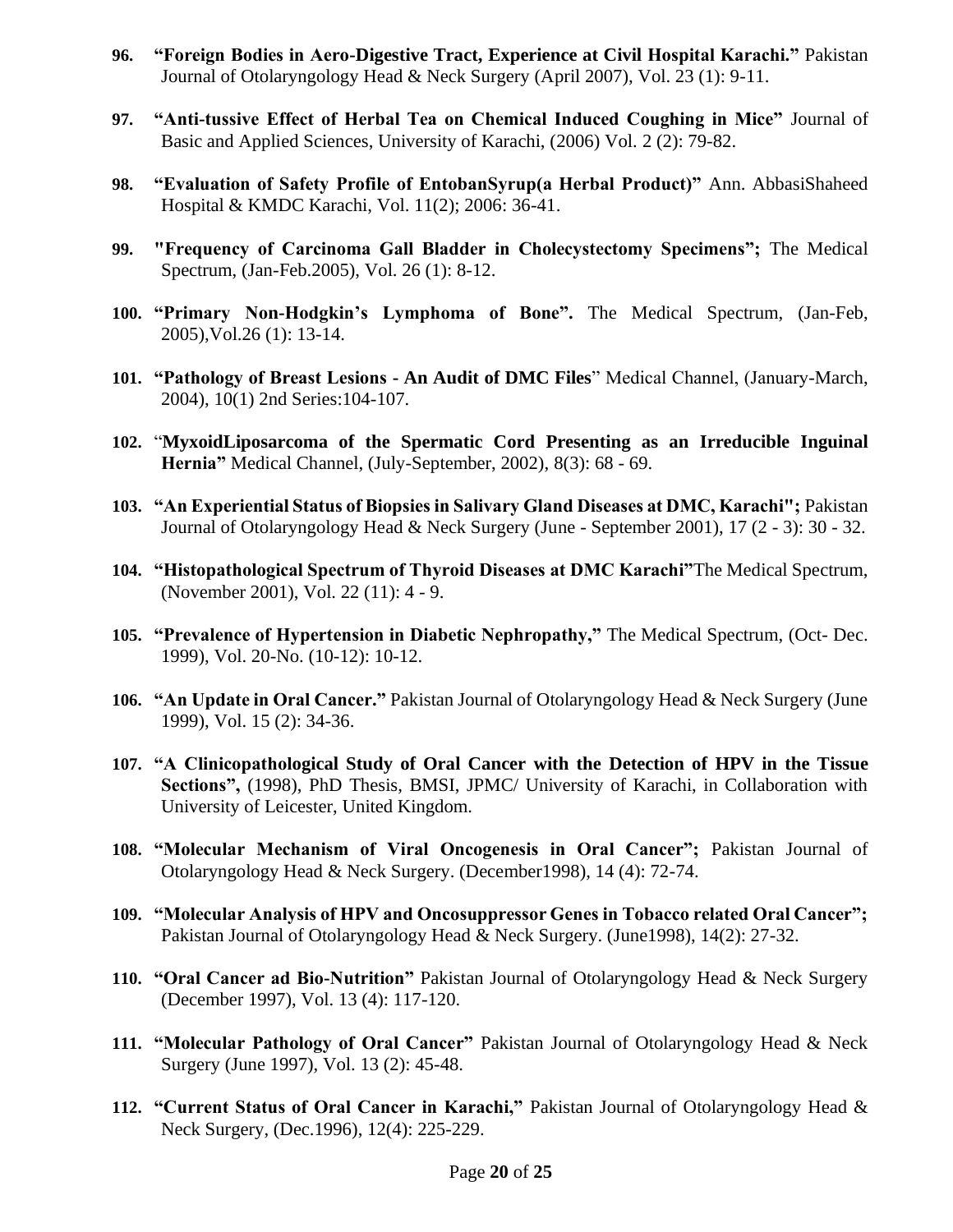- **113. "The Spectrum of Chronic Liver Disease and the Morphology of Chronic Hepatitis B & C,"** Journal of the College of Physicians and Surgeons Pakistan. (Jan-Feb 1995), 5(1): 29-31.
- **114. "Frequency of Herpes Simplex Virus in Cases of Carcinoma Cervix Demonstrated by Immunoperoxidase Technique"** M. Phil Thesis, BMSI / JPMC, University of Karachi,1986.
- **115. Histopathological Spectrum of Premalignant and Malignant Lesions of Esophagus in the Population of Karachi; A Shabbir**, MA Qureshi, N Khan, T Mirza;
- **116. High-Risk Human Papillomaviruses in Oral Squamous Cell Carcinoma (OSCC): A Meta-Analysis;** A Wasim, S Usman, T Mirza
- **117. Expression Of Ttf-1, Napsin-A, P63 And P40 In Differential Diagnosis Of Non-Small Cell Lung Carcinoma;** N Khan, T Mirza, FF Zuberi, MF Bari
- **118. CURRENT IMPACT FACTOR; A Glargine, GT Zero; Microcephaly: Tracing the Evolutionary Lineage of ASPM gene;** SS Sharafat, T Mirza **; EDITORIAL BOARD, 73**
- **119. Recurrent Mandibular Osteosarcoma with Soft Tissue Extension: A Case Report Recurrent Mandibular Osteosarcoma with Soft Tissue Extension: A Case Report;** H Salam, F Danish, L Avesi, T Mirza

## **Honours/Achievements in Service at Ziauddin University/Dow University of Health Sciences:**

- Reactivation of PhD program at Ziauddin University with induction of three batches during the year of 2018-19 in the subject of Pathology, Pharmacology and Biochemistry.
- Restructuring of MPhil and PhD course work at ZU with review of credit hours, Course Code and initiation of taught courses in Molecular Biology and Genetics.
- Initiation of LAB base training through courses and Workshops in the recent advanced technologies. at ZU.
- Initiation of internship programs in Molecular genetics laboratories at ZU
- Recognition of Molecular Medicine MPhil program from HEC
- Designing and development of Multidisciplinary LAB (MDRL2) at ZU
- Activation of Genetics Laboratory at north Campus for research as MDRL3 in ZU.
- Registration of all academics projects at the Ziauddin University for Clinical Trials with initiation of Clinical Trails Unit with the approval of BASR in the process of making.
- Initiation of Research Track faculty development program in biological sciences with induction of four (04) PhDs in the subject area.
- Chair Research Advocacy Committee at ZU
- Chair Research Advisory Committee for PhD at ZU
- Member Clinical Research Committee & Ethical Review Committee at ZU
- Member BASR at ZU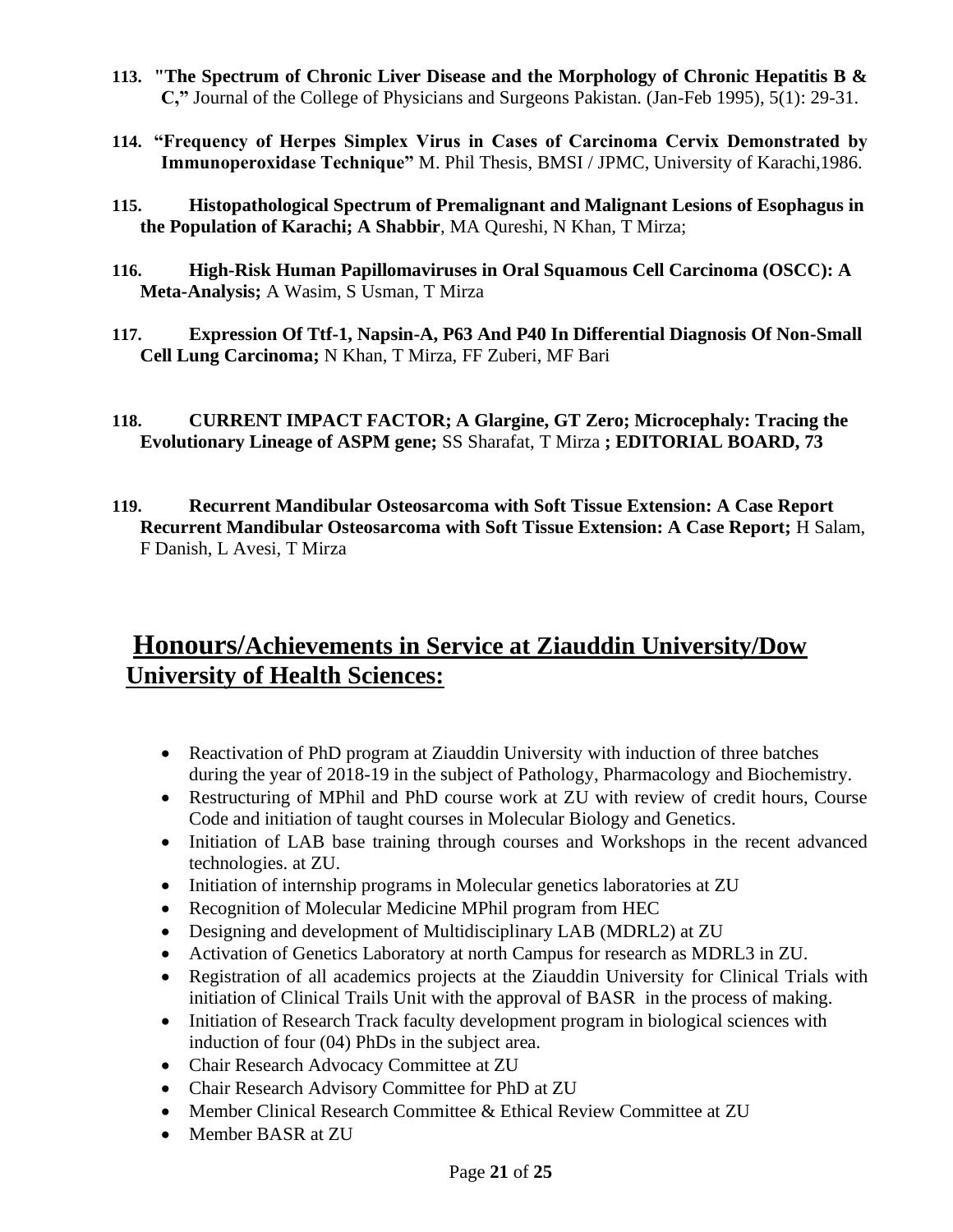- Member Editorial Board of Pakistan Journal of Rehabilitation.
- Member Thesis Defence Committee for MPhil, MD,MS & PhD at ZU
- Personal Professional Development with acquisition of MPhil in Pathology and PhD in collaboration with Leicester University to serve as Course Director for all undergraduate and postgraduate programs most effectively and supervision of many MPhil &PhD projects at DUHS & ZU
- Establishment of Pathology Department at Dow International Medical College.
- First PhD program coordinator at DUHS and Member PhD core group with contribution in Scientific Committee, Ethical Review Board, Board of Advanced Studies and Research.
- Designed PhD & Maters curriculum for Pathology at DUHS.
- Course Director for FCPS in Histopathology at DUHS for recognition of the program by College of Physician and Surgeons Pakistan.
- Founding Course Director for the development of Oral Pathology program for the Master's in Dental Surgery at DUHS
- Designing and Development of Histopathology Department at Dow Diagnostic Reference and Research Lab as Chief Histopathologist.
- Designing and Development of Dow Research Institute of Biotechnology and Biomedical Sciences (DRIBBS) as Director.
- Establishment of Dow College of Biotechnology under the umbrella of DRIBBS.
- Supervision with Degree award to Twenty Master's students and six PhD students at Dow University of Health Sciences. Three PhD projects near completion and two additional PhD Synopsis submitted. Six Master's Projects also in progress at ZU
- Chair Research Advisory Board at Ziauddin University.
- Deputy Chair University Research Counsel at Ziauddin University.
- Member Board of Advance Studies and Research at Ziauddin University.
- Member Research Advocacy Committee, Clinical Research Committee, Ethical Review Committee, Basic Health Sciences Postgraduate Committee at Ziauddin University.
- External Member board of Dow Research institute for Biotechnology & Biomedical Sciences.
- External Member of Postgraduate training committee at JSMU.
- Ex-Member Syndicate Dow University of Health Sciences.
- Course Supervisor and Director for all academic postgraduate programs in Pathology at DUHS.
- Member Board of Advanced Studies at Hamdard University.
- Member Board of Advanced Studies at Bahria University.
- Member Board of Advanced Studies and Research at Dada Bhaoy University of Higher Education.
- Member Board of Advanced Studies at Szabist
- Course Director for all Postgraduate academic programs in Pathology at DUHS.
- Course Supervisor for all Academics in the department of Pathology, DIMC for all postgraduate programs including students of M.Phil, PhD, MDS, NIDE, DMJ, DTCD etc.
- Member International Academy of Pathology (IAP).
- Member Histopathology & Cytology Society of Pakistan.
- First Coordinator of the PhD Core Group for Designing and Developing the PhD Program at DUHS, 2004.
- Member Core Group and Board of Thesis Defense Committee at Dow University of Health Sciences.
- Member Advisory Committee for PhD at DUHS.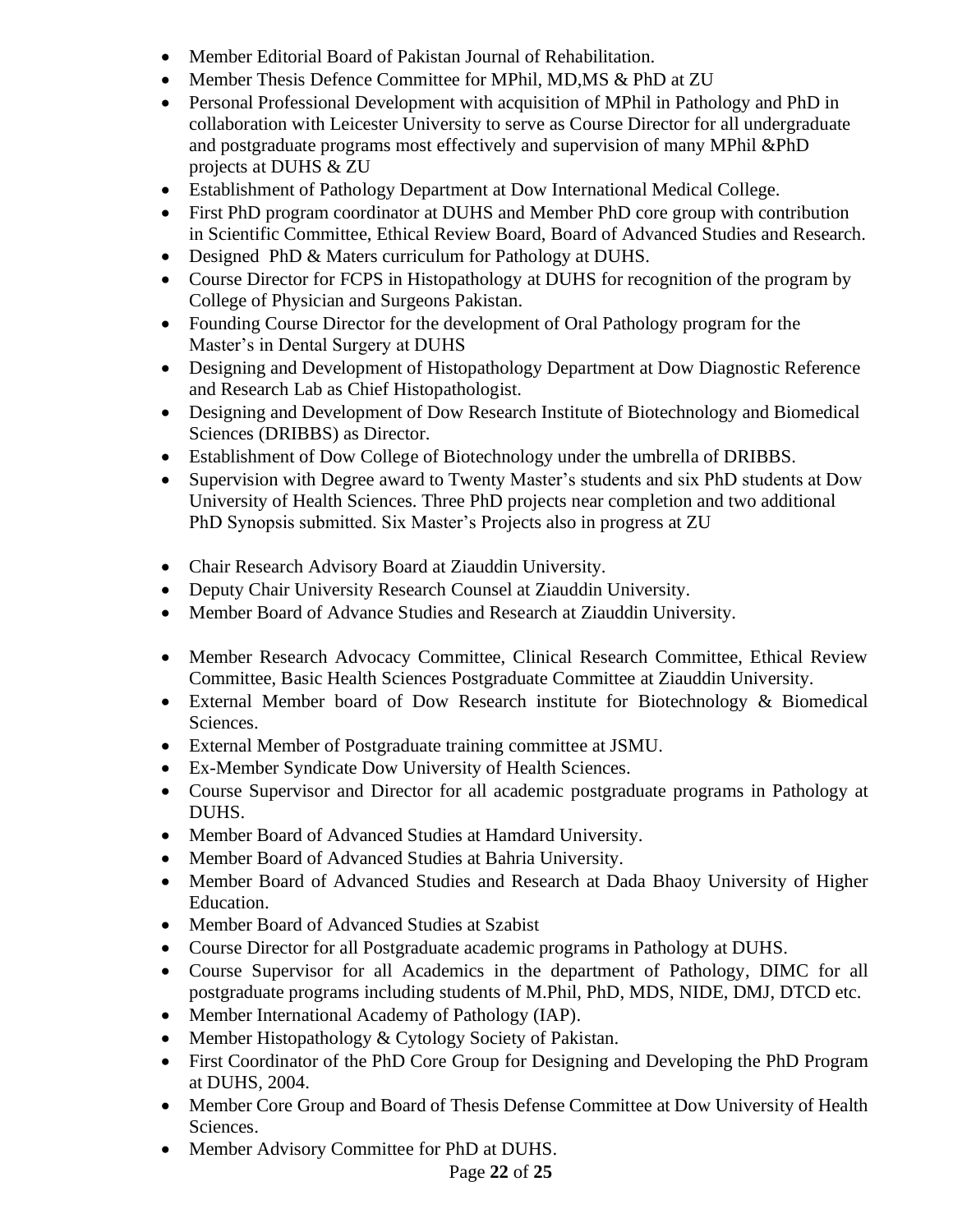- Member scientific research committee at DUHS.
- Member Board of Advanced Studies and Research Ziauddin Medical University, Karachi.
- Member Editorial Board Pakistan Journal of Otolaryngology Head and Neck Surgery.
- Member Advisory Board Journal of Dow University of Health Sciences
- Member Institutional review Board at DUHS.
- Reviewer of Journal of Pakistan Medical Association.
- Reviewer of JDUHS.
- Life Member of Pakistan Association of Pathologists 2010.
- Regular External Examiner for Pathology, Gynecology and Obstetrics & Surgery at Agha Khan University Hospital in all the Professional Examinations.
- External examiner of open PhD Thesis defense at AKUH.
- Regular Examiner for PhD and MPhil at the University of Karachi.
- Regular Examiner for PhD and M Phil at BMSI, JPMC Karachi.
- Examiner for all PhD and M Phil thesis defense at Ziauddin Medical University Karachi.
- Honorary Consultant Histopathologist Dr. Tahir's Laboratories, Hamdard University Hospital
- Honors of acknowledgment at University of Leicester, Leicester Royal Infirmary, U.K.
- Supervisor For MPhil, PhD, MDS (16 Students) At Dow University Of Health Sciences.
- Member Board of Studies in Basic Oral Health Sciences at Dr. IshratUl-Ibad Institute of Health Sciences.
- Chief Histopathologist Dow Diagnostic Research and Reference Laboratory.
- Consultant & Member Board of studies for Biological Sciences at Szabist University. Research and Development Annual Report. Pg-7, 2010-2011.
- Member Pakistan Medical Association (PMA).
- Member of American Society for Microbiology (ASM) Membership No: 57457897
- Member Board of Governors Dr. Abdul Qadeer Khan Institute of Behavioral Sciences.

# **MPhil (Histopathology) and MDS (Oral Pathology) Projects Completed at DUHS as Supervisor:**

- **1.** Histomorphological and clinical correlation of Non-Hodgkin's Lymphoma with
- **2.** Exact characterization by immunophenotyping(Degree Awarded).
- **3.** Histomorphological spectrum of ovarian tumor with immunohistochemical analysis of the poorly differentiated malignancies (Degree Awarded).
- **4.** Histomorphological changes in HCV non responders with respect to viral genotypes. (Degree Awarded).
- **5.** Detection of XMRV in prostate cancer biopsies (Degree Awarded).
- **6.** Prevalence of areca nut chewing habit and its effect on oral mucosa among school going children in Karachi. (Degree Awarded).
- **7.** Quantification of immune infiltrate in breast cancer microenvironment in relation to the NPI and molecular sub-typing (Degree Awarded).
- **8.** Evaluation of Human Epidermal Growth Factor Receptor (Her-2/neu) Expression in Gastric and Colorectal Adenocarcinomas (Degree Awarded).
- **9.** Cell proliferation at tumor tissue interface by the expression of PCNA, Ki67, vimentin and desmin in oral squamous cell carcinoma. Thesis submitted for review (Degree Awarded).
- **10.** Morphometric Analysis of Fatty Liver by the Administration of Ginseng Root in Obese Albino Rat (Degree Awarded).
- **11.** Immunohistochemical markder study of Hodgkin's lymphoma with detection of Epstein barr virus (EBV) by polymerase chain reaction (Degree Awarded)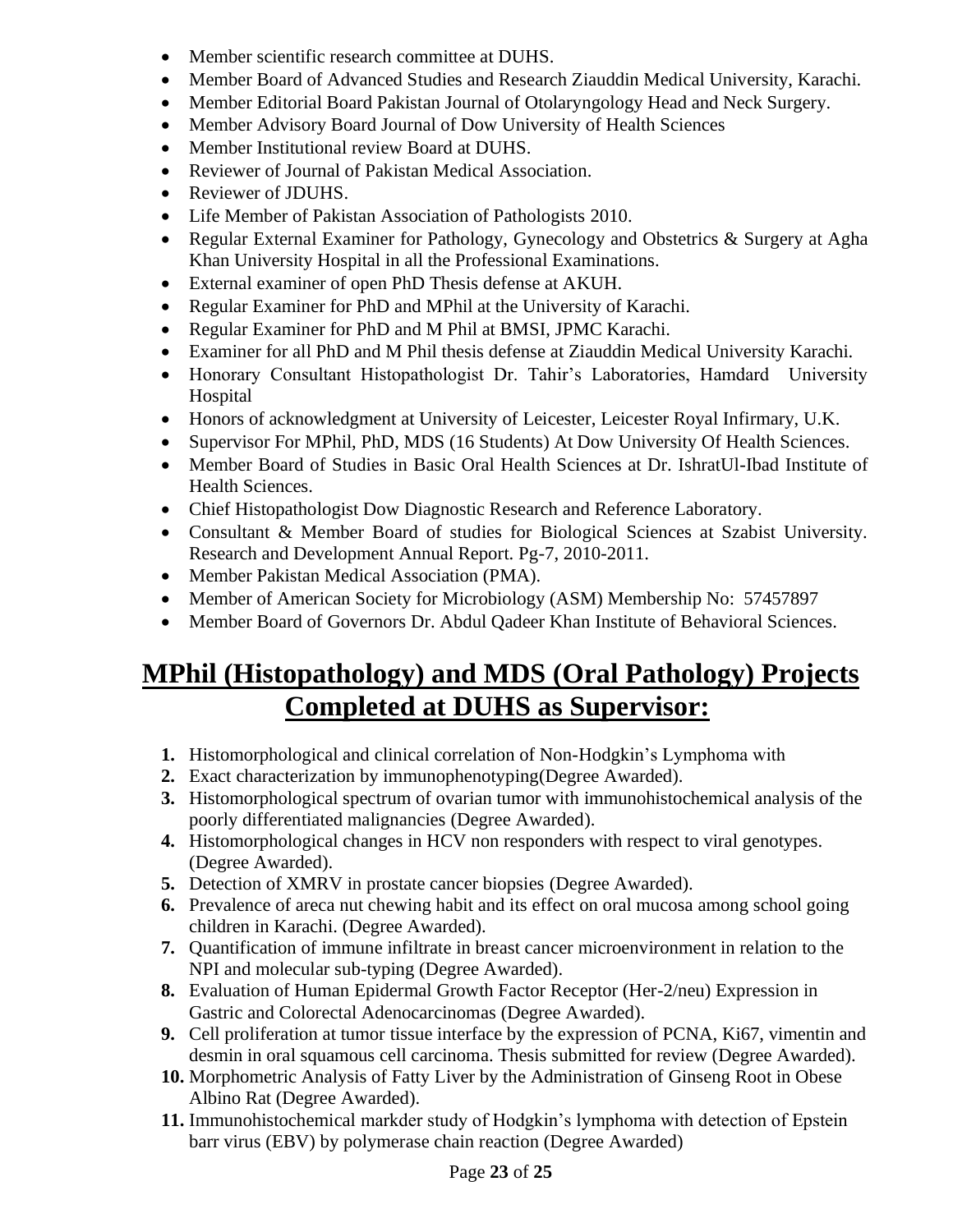- **12.** Expression of Htert Gene and mutation Analysis of its Promoter in Head and Neck Cancer in Pakistan (Degree Awarded)
- **13.** Isolation and characterization of human mesenchymal stem cell from cord blood and their differentiation towards keratinocytes (Degree Awarded)
- **14.** Investigating Leukocyte and Stromal Complexity and Characterization of innate and lymphoid immune cells and modulation of macrophages in Hepatocellular Carcinoma (Degree Awarded).
- **15.** Molecular characterization of non-small cell lung carcinoma and evaluation of immunohistochemical markers: Napsin-A and p40 (Degree Awarded).

# **PhDResearch Projects Superved at DUHS:**

- **1.** A Molecular study of Oral SCC and Preneoplasia in relation to oncogenetic Mechanisms in Pakistan PhD Supervisor (Degree Awarded).
- **2.** Hepatic steatosis in Hepatitis Clinic pathologic Correlation with sonomorphology PhD Co Supervisor (Degree Awarded).
- **3.** Ultrastructural Alterations in liver and kidney tissues induced by different doses of Diclofenac Sodium in Rabbits PhD Co Supervisor (Degree Awarded).
- **4.** Clinco-Pathological Correlative study of oral pre-neoplasia and oral cancer with detection of early biomarkers HPV-16, IL6 & IL8 in saliva PhD Co-Supervisor (Degree Awarded).
- **5.** Effect of Ginkgo Biloba Extract on Lead induced Nephrotoxicity in Albino Rats. PhD Co -Supervisor. (Degree Awarded).
- **6.** Morphometric study of coronaries .and Major arteries in unselected autopsies PhD Co-Supervisor.( Completed and thesis submitted for defense)
- **7.** Genetics of Oral Cancer in Relationship to Carcinogen-Metabolising Genes (PhD Degree Awarded).
- **8.** Investigating Mutational Profile and Structure-Function Relationship of KRAS gene in Oral Squamous Cell Carcinoma (Thesis in writing)
- **9.** Sequetial and Structural Polymorphism in EBNA 1 from EBV Positive Hodgkin's and Non-Hodgkin's Lymphoma (Research in Prog
- **10.**Identification of recurrent and novel mutations in the coding sequence of MYB88 in ABC type of Diffuse large cell lymphoma (Synopsis Submitted)
- **11.**Stem cell research by Hematology
- **12.**Three M Phil Histopathology students in the process of course work and synopsis writing and one MPhil Histopathology student in the process of thesis completion.
- **13.**Three MDS students in the process of course work and synopsis writing.

# **MPhil (Histopathology) Projects in Progress under Supervision at Ziauddin University (ZU)**

- **1.** Clinicopathological spectrum of Glomerular diseases based on Histomorphology & Immunofluorescence studies "MPhil Supervisor
- **2.** Spectrum of Soft tissue tumors

#### **PhD Research Projects in Progress under Supervision at Ziauddin University (ZU) as Supervisor /Co-Supervisor:**